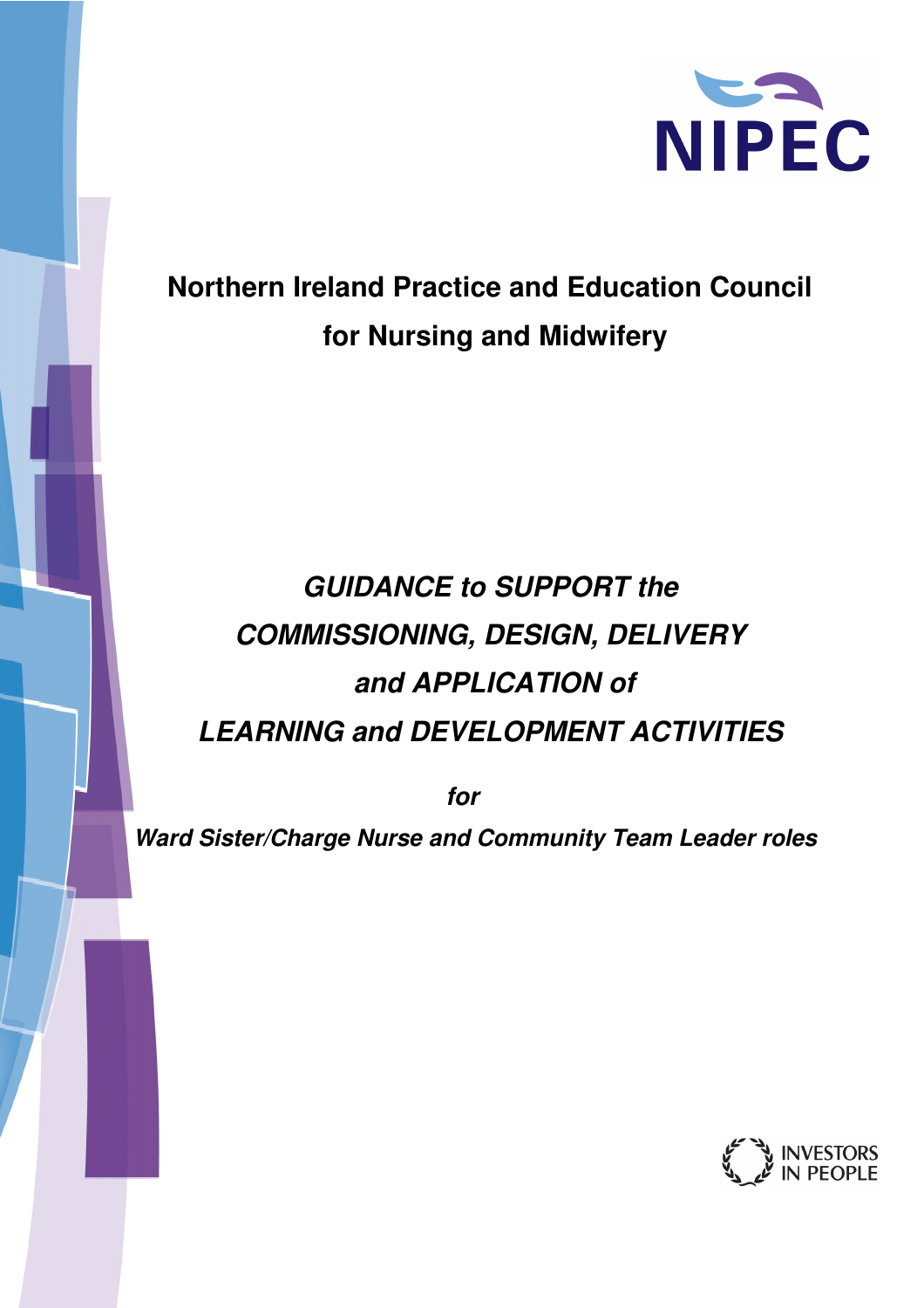## **Published by the Northern Ireland Practice and Education Council for Nursing and Midwifery (NIPEC)**

#### **Published July 2013**

© Permission to make photocopies of identified parts of this document for personal use is granted without fee, provided that copies are not made or distributed for profit or commercial advantage. To copy otherwise or to republish requires prior specific permission from NIPEC.

#### **ACKNOWLEDGEMENTS**

NIPEC would like to thank sincerely everyone involved in the Leading Care and Leading Teams Implementation Projects who contributed to the development of this guidance document.

Copyright © Northern Ireland Practice and Education Council for Nursing and Midwifery (NIPEC)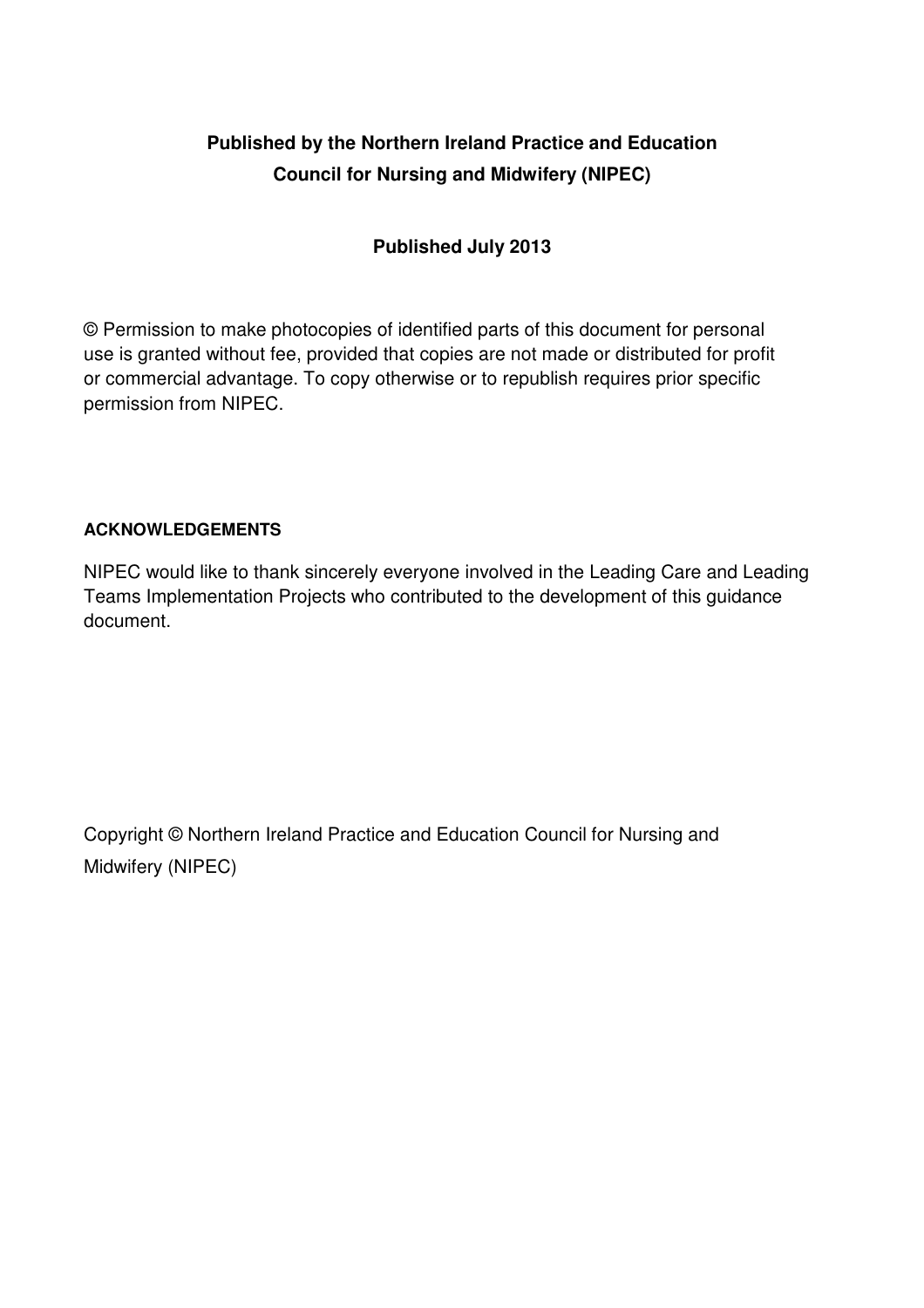#### **CONTENTS PAGE**

| 1.0 |     | Introduction                                                                                  |              |
|-----|-----|-----------------------------------------------------------------------------------------------|--------------|
| 2.0 |     | Who the guidance is for                                                                       | 3            |
| 3.0 |     | How to use the Learning and Development Framework                                             | 4            |
| 4.0 |     | Learning and Development Framework                                                            | $\mathbf{2}$ |
|     | 4.1 | Preparation for the role of Ward or Community Team Leader                                     | 6            |
|     | 4.2 | Development of newly appointed Ward or Community Team<br>Leader                               | 8            |
|     | 4.3 | Development of experienced Ward or Community Team Leader                                      | 10           |
|     |     | <b>APPENDICES</b>                                                                             |              |
|     |     |                                                                                               |              |
|     |     | Appendix 1 – Suggested Orientation Template for Newly Appointed<br>Ward Sisters/charge nurses | 13           |

Appendix 2 – Suggested Orientation Template for Newly Appointed Team Leaders **<sup>17</sup>**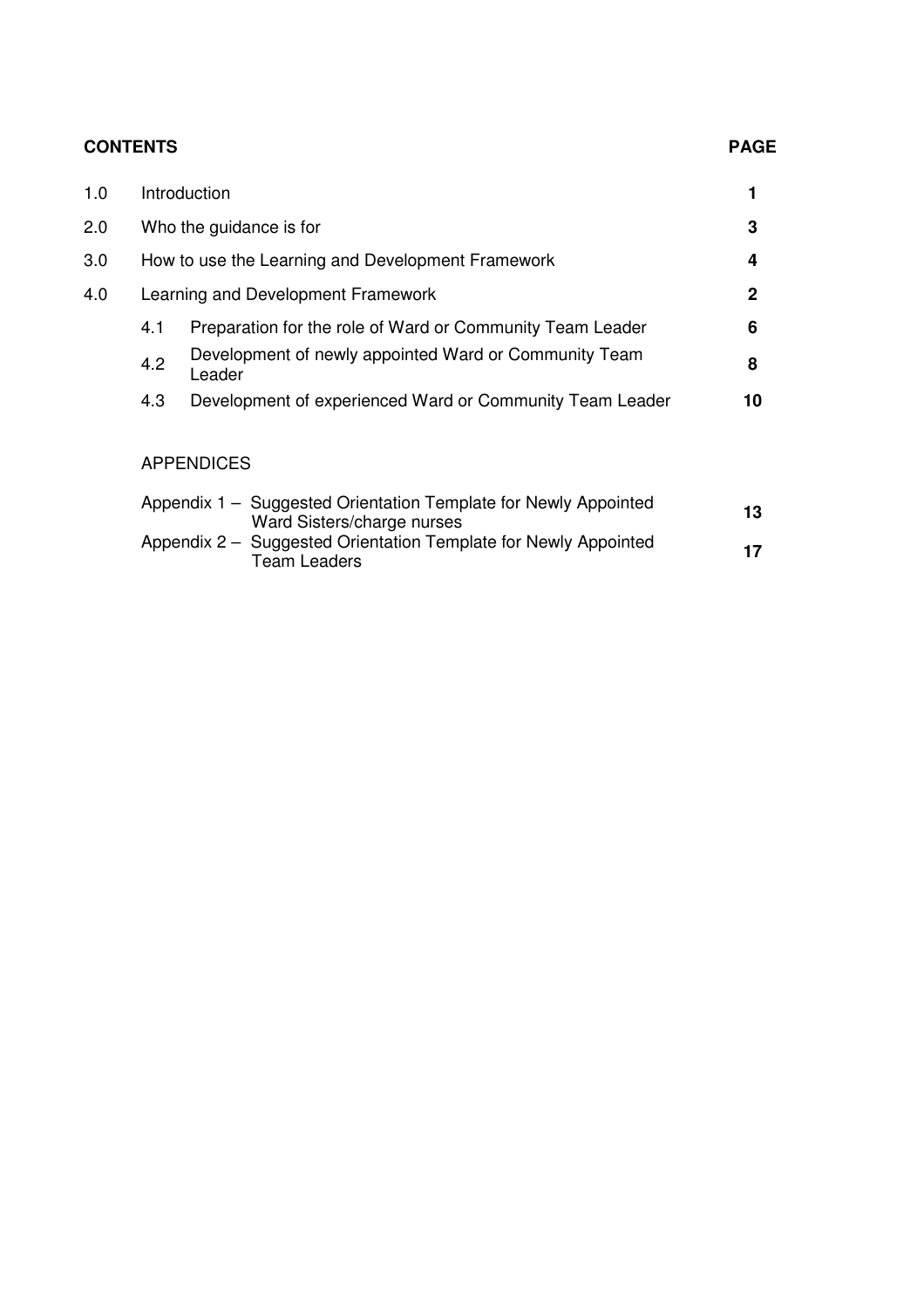#### **1.0 Introduction**

Nursing and midwifery leadership is vital to the delivery of safe and effective personcentred care and, in particular, the Ward Sister/Charge Nurse and Team Leader roles are crucial in ensuring the delivery of safe, effective, compassionate, personcentred care as highlighted by Charlotte McArdle, Chief Nursing Officer, Department of Health, Social Services and Public Safety<sup>1</sup>. The huge breadth of these roles across clinical practice, education, teaching, leadership and management requires access to relevant learning and development opportunities, both formal and informal to support the development of knowledge, skills, attitudes and behaviours. It is also essential that those interested in the position of Ward Sister/Charge Nurse or Team Leader $^2$  are adequately prepared for this important leadership role.

In 2011, a Regional Group was set up to develop a framework to guide the design and delivery of learning and development programmes/activities to prepare nurses and midwives for leadership roles now and in the future. This work built on the competence assessment tool and career progression pathway and learning and development framework that were developed to support and strengthen the role of Ward Sisters, Charge Nurses and those nurses and midwives aspiring to the roles. (Leading Care Project, 2009 - 2010). In 2011, a Leading Teams Project (2011-2012) developed similar resources for Team Leaders. Subsequently the members of the Leading Teams Steering Group agreed that one guidance document should be developed to ensure that resources developed from the Leading Care and Leading Teams Projects support the commissioning, design and application of learning and development programmes/activities for Ward Sisters/Charge Nurses and Team Leaders or those aspiring to these roles.

For further information about the above Projects:

- Leading Care Project www.nipec.hscni.net/pw\_regionalwardmanager
- Leading Teams Project www.nipec.hscni.net/cw\_teamleader

l

Other professional groups may also find this guidance document and the accompanying resources helpful.

The resources that have particular relevance to this document are the *Competence* Assessment Tools<sup>3</sup> (NIPEC 2010 and NIPEC 2012)) (Figure 1) and the Career Progression Pathway and Learning and Development Framework (Figure 2).

<sup>&</sup>lt;sup>1</sup> McArdle. C (2013) Chief Nursing Officer's Keynote Address at the Inaugural Ward Sister, Charge Nurse and Team Leader Conference, 17 April 2013 King's Hall Belfast.<br><sup>2</sup> Werd Sister Charge Nures and Team Loader will ber

Ward Sister Charge Nurse and Team Leader will hereafter be referred to as Ward and Community Team Leader.

<sup>&</sup>lt;sup>3</sup> NIPEC (2010) Supporting Professional Development: A Competence Assessment Tool for Ward Sisters/Charge Nurses (revised October 2010). Belfast: NIPEC.

NIPEC (2012) Supporting Professional Development: A Competence Assessment Tool for Team Leaders. Belfast: NIPEC.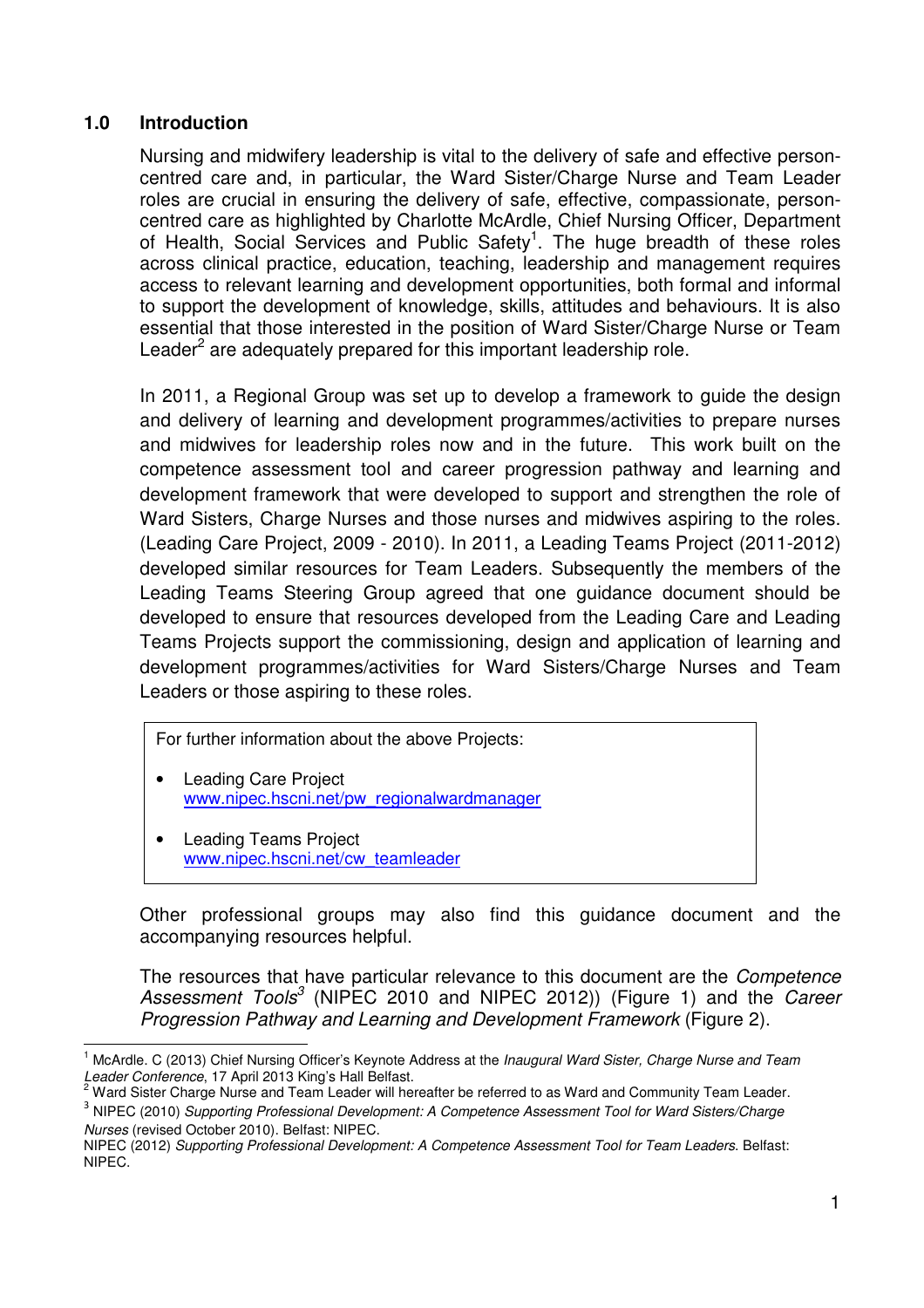Figure 1. Competence Assessment Tools for Ward and Community Team Leaders

Competence Assessment Tool for Ward Sisters/Charge Nurses (NIPEC, 2010)



#### Competence Assessment Tool for Community Team Leaders (NIPEC 2012)



Within the relevant Competence Assessment Tool, the four domains and corresponding competency areas are core to each Ward and Community Team Leader's role. The individual can complete a self-assessment against the competence statements within each competency area to plan for his/her learning and development. Visit the mini-websites at www.nipec.hscni.net to view the tools or www.nipecdf.org/compro to complete them online.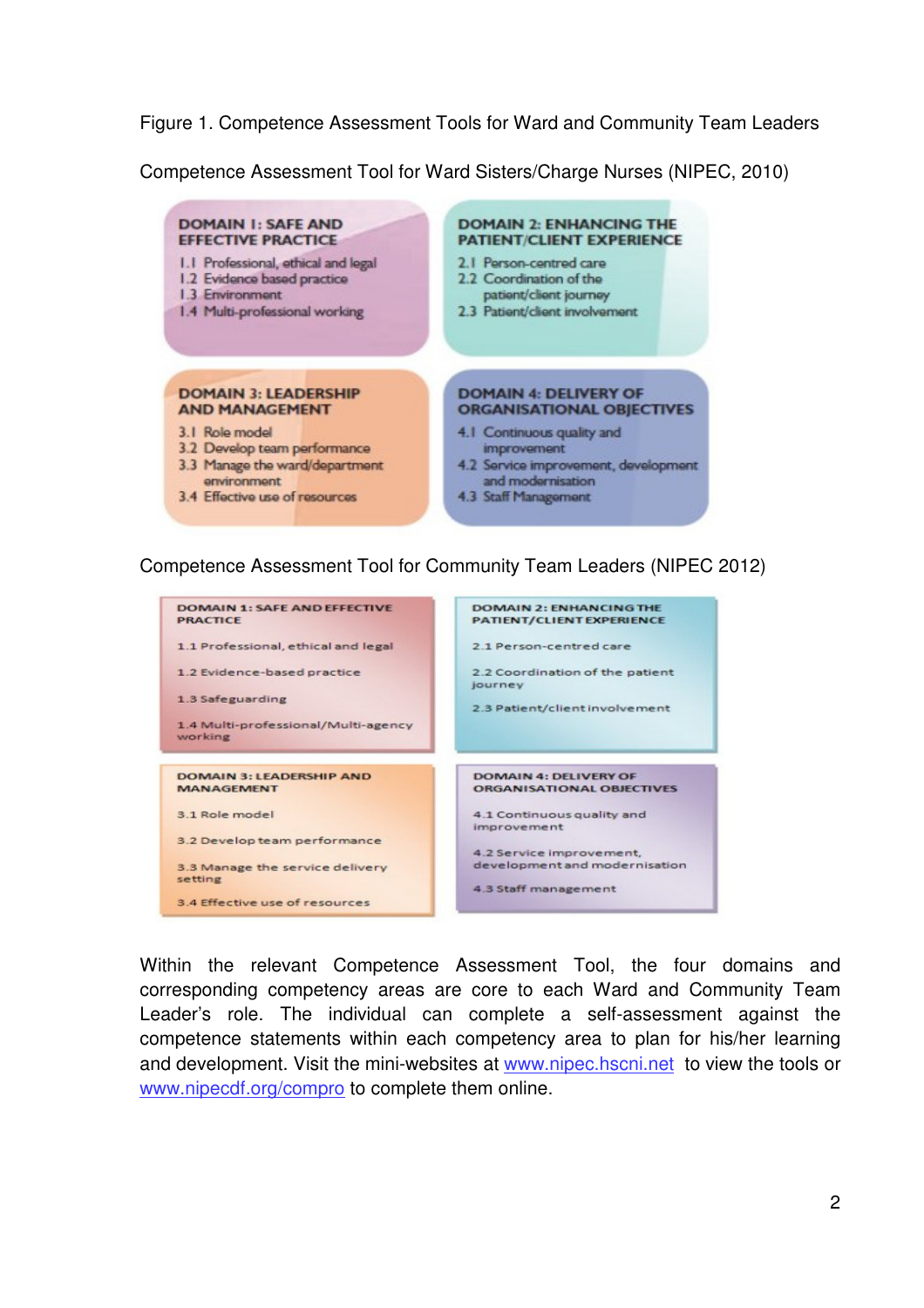The career progression pathway is underpinned and supported by a learning and development framework, see Figure 2.



#### **2.0 Who the guidance is for**

- 2.1 This guidance document will explain the way in which the Learning and Development Framework (Section 4, page 6) can be used to support the career progression of practitioners into and within the roles of Ward and Community Team Leader. It was developed for the following audiences:
	- colleagues with responsibility for designing and delivering learning and development activities in the workplace, in-service or in higher education organisations.
	- commissioners of learning activities, including leadership and management development programmes.
	- Line managers who are planning and supporting the development of Ward and Community Team Leaders and those interested in the role. It will also provide information for practitioners to guide their choice of appropriate learning and development activities to support them in their career progression.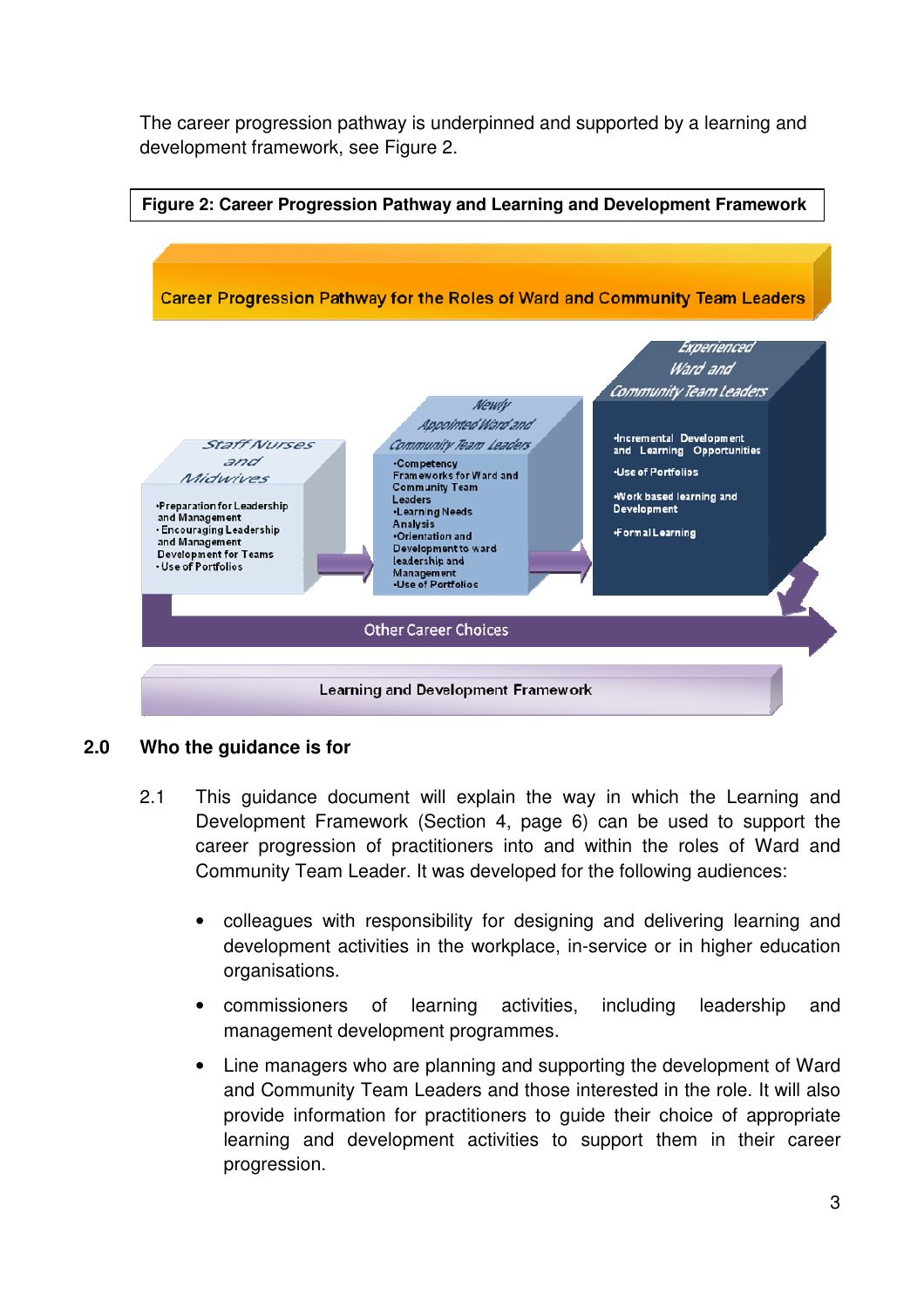2.2 Suggested orientation templates for Ward and Community Team Leaders are available in Appendices One and Two. These templates will be particularly useful to support those newly appointed to their role to help them plan, with their line manager, an effective orientation.

#### **3.0 How to use the Learning and Development Framework**

- 3.1 The Learning and Development Framework has two core elements to support the development of individuals in, or aspiring to, the role of Ward or Community Team Leaders:
	- themes of learning and development and suggested examples of relevant activities.
	- principles of learning and development, mapped under each of the four domains within the relevant competence assessment tool.
- 3.2 Application of the Learning and Development Framework

The guidance should be read and used in conjunction with the relevant Competence Assessment Tools:

- Ward Sisters and Charge Nurses (NIPEC 2010)
- Team Leaders (NIPEC 2012)

l

and other relevant professional and service documents, including professional codes, standards and guidance; NHS Knowledge and Skills Framework (DH, 2004<sup>4</sup>); organisations' policies; frameworks related to performance assessment, education, training, learning and development activities.

- 3.3 Section 4 presents the Learning and Development Framework and comprises the learning and development themes in Boxes 1, 2 and 3, which are specific to:
	- preparing individuals for the role of Ward or Community Team Leader (p6)
	- developing those who were newly appointed to the role (p8)
	- continuing to develop those experienced in the role of Ward or Community Team Leaders (p10).

These themes are the core activities in which the individual must develop **expertise** – not just competence alone.

**<sup>4</sup>** Department of Health (2004) The NHS Knowledge and Skills Framework (NHS KSF) and the Development Review Process. London: The Stationery Office.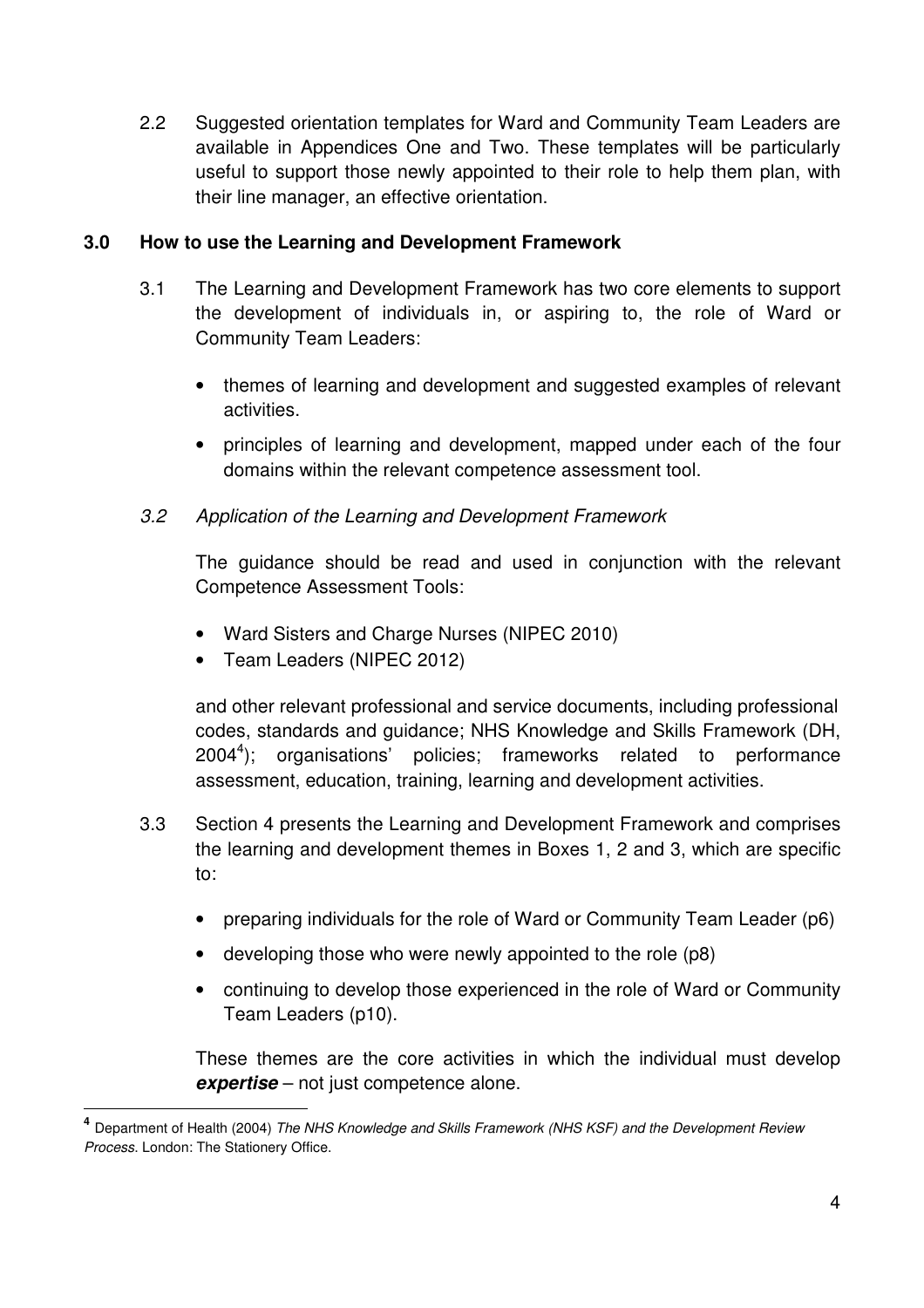#### 3.4 Using the Learning and Development Framework

To facilitate the planning of appropriate learning activities to meet an individual's development needs, activities core to the role of the Ward and Community Team Leader role have been mapped to each competency domain. The Framework can be used in the following ways:

- I. As a guide for those commissioning, designing or delivering a programme or learning activity for:
	- newly appointed Ward and Community Team Leaders
	- experienced Ward and Community Team Leaders
	- practitioners interested in these roles.

Learning activities should be tailored to meet the needs of the target audience in order to develop the knowledge, skills, attitudes and ultimately behaviours of the individuals across each of the four competency domains and relevant areas of the Competence Assessment Tools.

- II. As a reference for line managers to inform the learning needs analysis process and facilitate the identification of learning and development activities to meet individuals' development needs.
- III. As a guide for practitioners or newly appointed/experienced Ward and Community Team Leaders to help them identify activities which would enhance their competence/expertise.

Visit www.nipec.hscni.net/wardsister or www.nipec.hscni.net/teamleader for more advice and guidance and also www.nipecdf.org/learn to view a wide range of useful learning and development activities.

- 3.5 To ensure consistency this guidance should be used by those planning, designing and delivering learning and development activities either:
	- commissioned directly through the nursing/midwifery education commissioning process or
	- requested directly by Trusts from the Clinical Education or Leadership **Centres**

In addition, commissioned programmes may be subject to monitoring against the DHSSPS Quality Assurance Framework  $(2011)^5$ .

l

<sup>&</sup>lt;sup>5</sup> Department of Health Social Services and Public Safety (DHSSPS) (2011) *Quality AssuranceFramework for DHSSPS* Commissioned Development and Education (Non-NMC Registered or Recorded). Belfast: DHSSPS.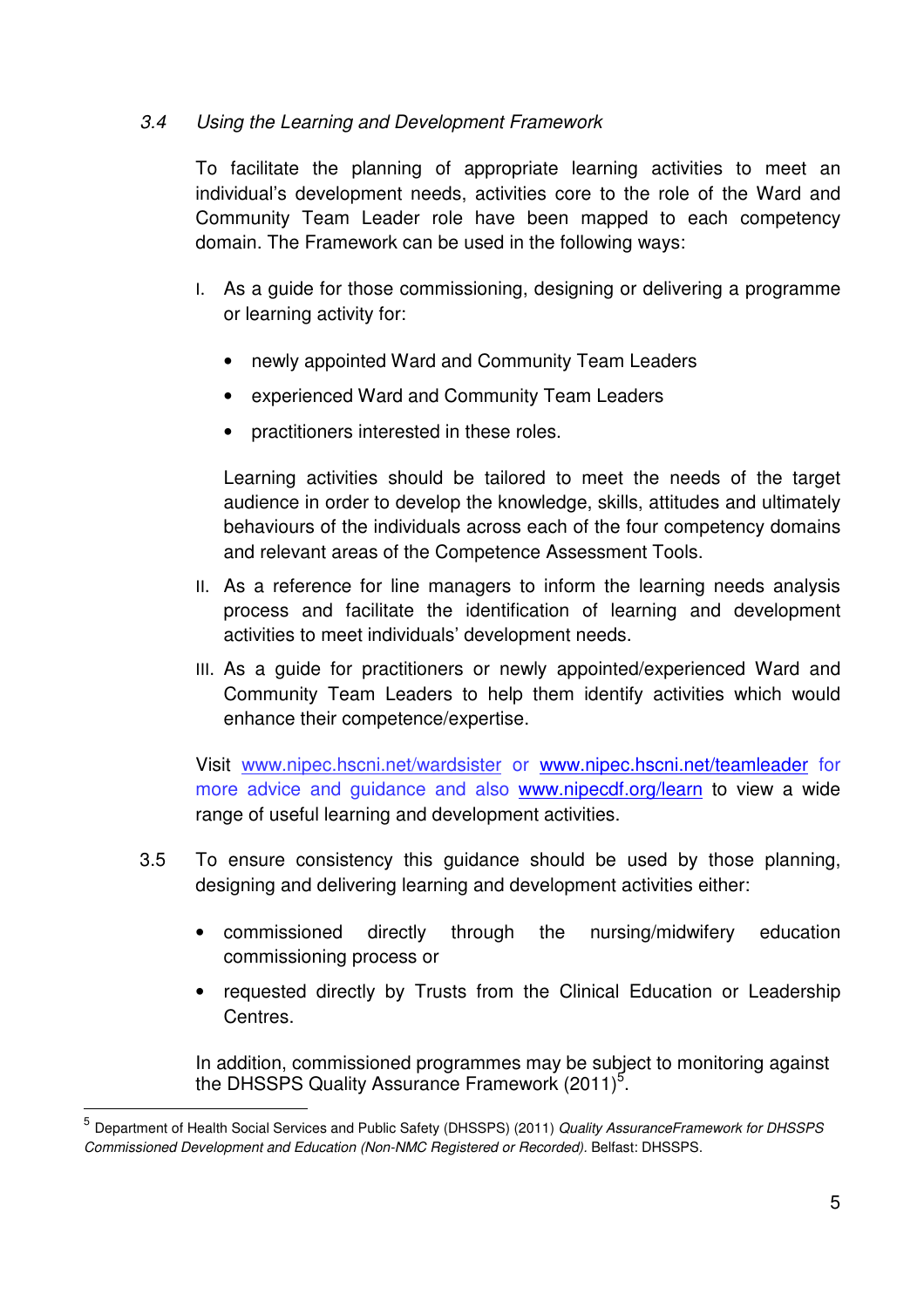#### **4.0 LEARNING AND DEVELOPMENT FRAMEWORK**

#### 4.1 **Preparation for the Role of Ward or Community Team Leader**

The learning and development themes in Box 1 have been identified as relevant for any practitioner interested in pursuing a career as a Ward or Community Team Leader.

#### **Examples of Learning and Development Activities**

Undertaking appropriate learning and development activities within the five themes listed will assist nurses and midwives to develop their knowledge and skills in**:** 

#### **Box 1. Themes of Learning and Development for practitioners**

- 1. Risk Management.
- 2. Continuous Improvement.
- 3. Delegation.
- 4. Accountability.
- 5. Understanding Culture.
- Methods of monitoring and maintaining standards of care.
- The impact of relevant Trust and DHSSPS policies and protocols for the care/service delivery setting.
- The impact of relevant NMC standards on practice.
- The principles of leadership and management for teams.
- The lines of professional accountability, organisational accountability, performance management and staff development processes within multiprofessional team environment.
- The principles of effective resource management within allocated budgetary constraints.
- Awareness and understanding of a culture of continuous improvement.
- Exposure to the tools of continuous improvement, e.g. root cause analysis, critical analysis, problem solving techniques and audit.
- Understand the application of risk assessment and risk management processes and learn relevant lessons.
- Awareness and understanding of safeguarding procedures.
- The elements required to provide a supportive environment that enables staff and students to demonstrate ongoing learning and development.
- The underpinning principles required to develop services within a multiprofessional environment to ensure best practice and that care provided is compassionate, person-centred and evidence-based.
- Ability to raise and articulate concerns in a professional and constructive way, in line with relevant professional and organisational guidance and processes.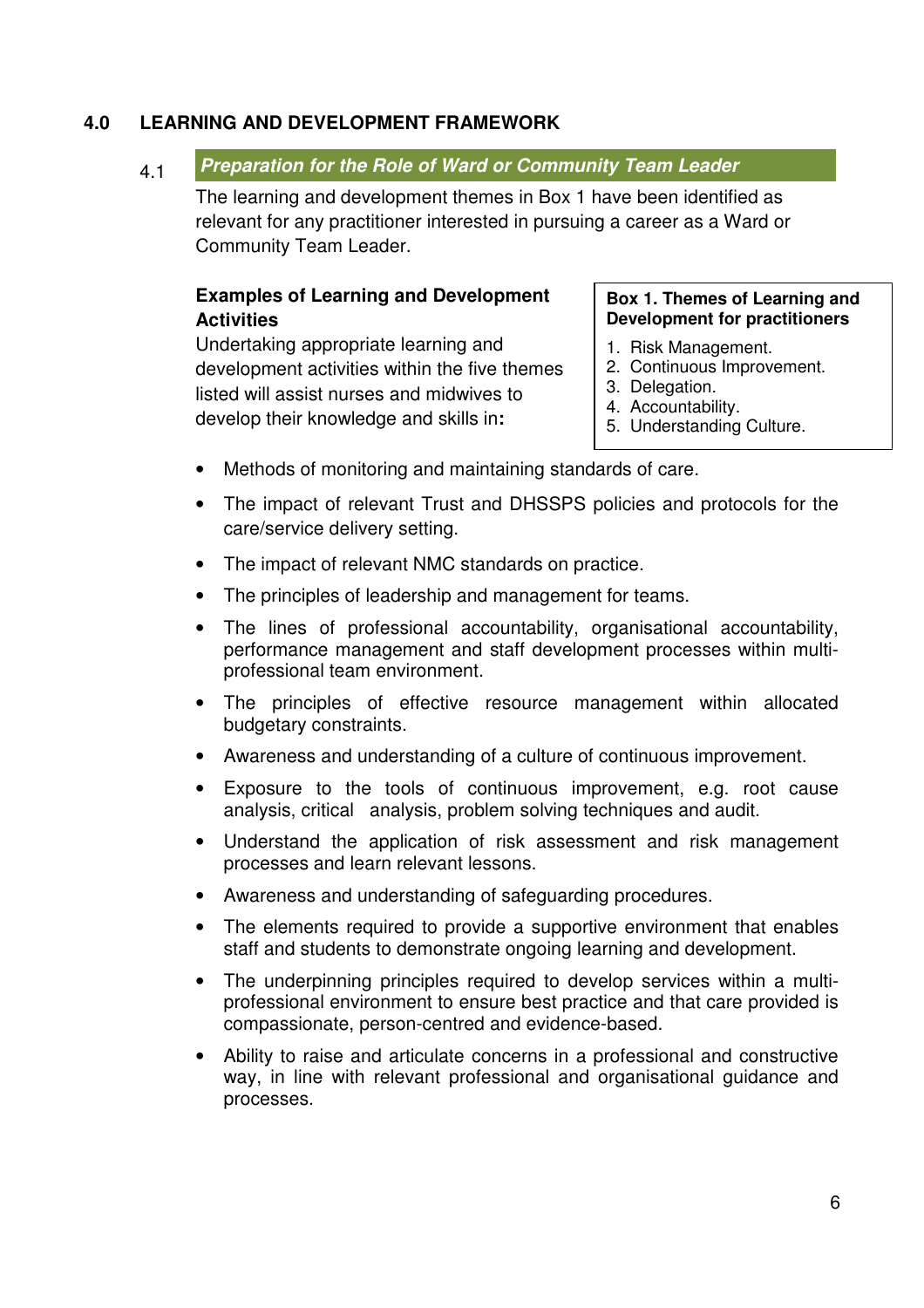### **Preparation for the Role of Ward or Community Team Leader**

The learning and development activities should focus on developing the knowledge, skills, attitudes and behaviours of nurses and midwives in relation to each of the principles. The principles are mapped against the four domains of the relevant *Competence Assessment Tools* (NIPEC 2010 and NIPEC 2012).

| <b>Mapped to Domain 1:</b>                                                                                                                                                                                                                                                                                                                                                                                                                                                                                                                                                                                                                                                                 | <b>Mapped to Domain 2:</b>                                                                                                                                                                                                                                                                                                                                                                             |
|--------------------------------------------------------------------------------------------------------------------------------------------------------------------------------------------------------------------------------------------------------------------------------------------------------------------------------------------------------------------------------------------------------------------------------------------------------------------------------------------------------------------------------------------------------------------------------------------------------------------------------------------------------------------------------------------|--------------------------------------------------------------------------------------------------------------------------------------------------------------------------------------------------------------------------------------------------------------------------------------------------------------------------------------------------------------------------------------------------------|
| <b>Safe and Effective Practice</b>                                                                                                                                                                                                                                                                                                                                                                                                                                                                                                                                                                                                                                                         | <b>Enhancing the Patient/Client Experience</b>                                                                                                                                                                                                                                                                                                                                                         |
| Learning activities should focus on the                                                                                                                                                                                                                                                                                                                                                                                                                                                                                                                                                                                                                                                    | Learning activities should focus on the                                                                                                                                                                                                                                                                                                                                                                |
| principles of:                                                                                                                                                                                                                                                                                                                                                                                                                                                                                                                                                                                                                                                                             | principles of:                                                                                                                                                                                                                                                                                                                                                                                         |
| Supporting and challenging<br>а.<br>Being a catalyst for change<br>b.<br>Promoting positive attitudes and behaviour<br>c.<br>Problem solving approaches<br>d.<br>Overcoming resistance and reluctance<br>е.<br>Managing difficult situations<br>f.<br>Measurement and evaluation<br>g.<br>Risk management<br>h.<br>i.<br>Effective governance<br>Professional standards and guidance<br>j.                                                                                                                                                                                                                                                                                                 | a. Promoting and maintaining environmental<br>standards as per organisational policies.<br>b. Promoting person-centred cultures<br>Self-awareness of own values and beliefs<br>C.<br>and their impact on the patient experience.<br>d. Promoting meaningful patient and public<br>involvement<br>e. Managing quality through effective<br>management of feedback and continuous<br>quality monitoring. |
| <b>Mapped to Domain 3:</b>                                                                                                                                                                                                                                                                                                                                                                                                                                                                                                                                                                                                                                                                 | <b>Mapped to Domain 4:</b>                                                                                                                                                                                                                                                                                                                                                                             |
| <b>Leadership and Management</b>                                                                                                                                                                                                                                                                                                                                                                                                                                                                                                                                                                                                                                                           | <b>Deliver Organisational Objectives</b>                                                                                                                                                                                                                                                                                                                                                               |
| Learning activities should focus on the<br>principles of:<br>a. Self-awareness and self-management,<br>including for example: managing stress,<br>assertiveness, CPD and ongoing career<br>progression, individual learning styles,<br>learning needs analysis, time management<br>b. Developing a support network<br>c. Leading an effective team<br>d. Understanding culture, political astuteness<br>and influence<br>e. Decision making<br>Managing people effectively, including<br>f.<br>introduction to: recruitment and selection;<br>absence management; staff development,<br>appraisal and performance management<br>g. Managing budgets<br>h. Using ICT resources effectively. | Learning activities should focus on the<br>principles of:<br>Understanding the culture of the<br>a.<br>organisation<br>Effective organisational planning<br>b.<br>Interpretation of strategy/translation of<br>c.<br>vision into goals<br>d. Service improvement tools and techniques,<br>such as root cause analysis; critical<br>analysis; problem solving and audit.                                |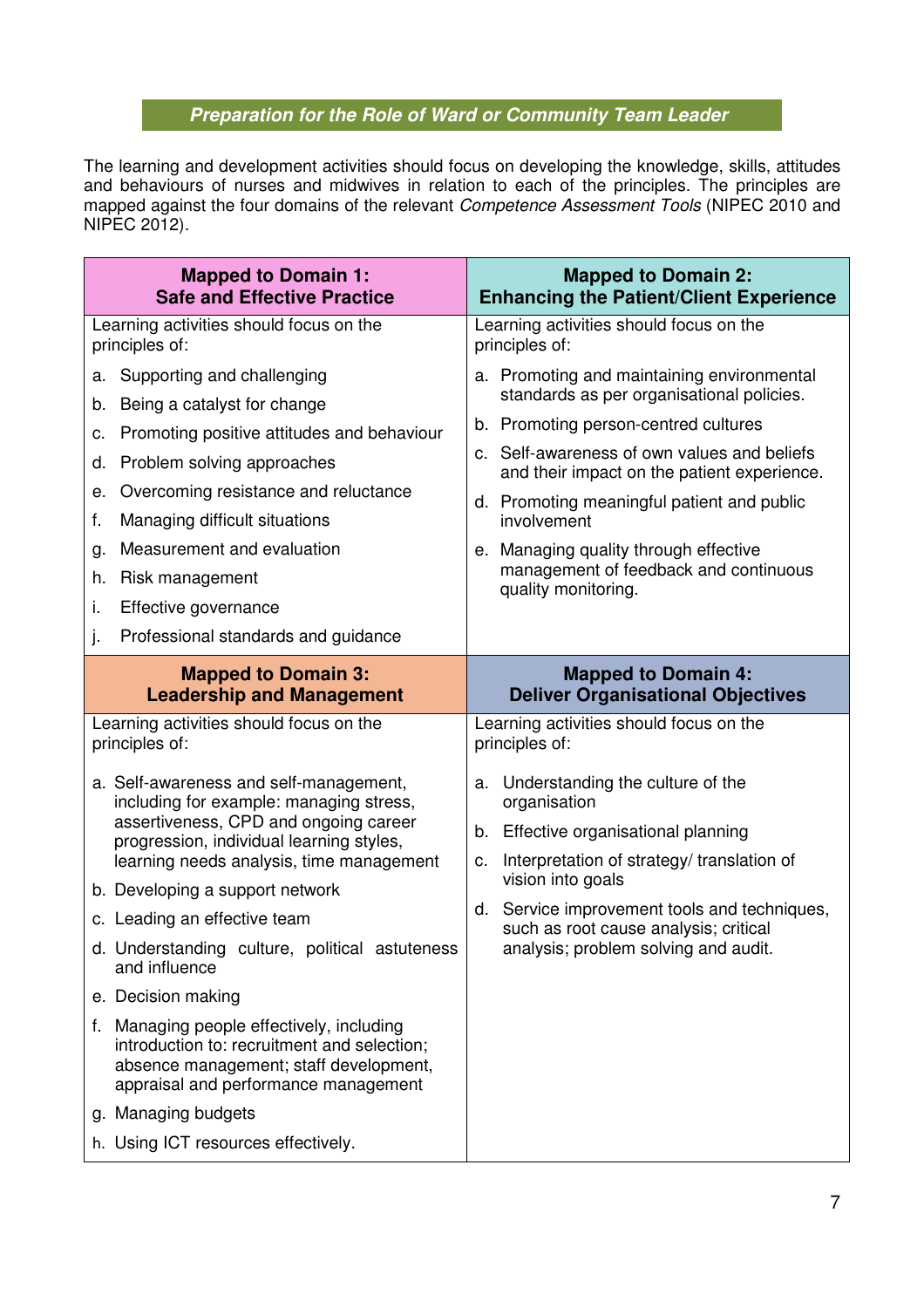#### 4.2 **Newly appointed Ward or Community Team Leader**

The learning and development themes in Box 2 have been identified as necessary for a Ward or Community Team Leader during the first two years of appointment to develop and support the individual in gaining confidence to carry out the responsibilities of the post, providing leadership and ensuring safe, effective compassionate person-centred care.

#### **Examples of Learning and Development Activities**

Undertaking appropriate learning and development activities within the six themes listed will enable the newly appointed Ward or Community Team Leader to:

#### **Box 2. Themes of Learning and Development for newly appointed Ward or Community Team Leader**

- 1. Risk management procedures.
- 2. Tools of continuous improvement.
- 3. Delegation.
- 4. Professional accountability.
- 5. Political astuteness.
- 6. Emotional intelligence.
- Monitor and maintain standards of care.
- Apply and monitor relevant Trust and DHSSPS policies and protocols for care/service delivery setting.
- Apply and monitor relevant NMC standards and guidance for practice.
- Demonstrate skills of effective communication, leadership and management providing clear lines of professional and organisational accountability.
- Monitor and manage the performance and development of staff within the context of a multi-professional team.
- Effectively manage resources within allocated budgetary constraints.
- Develop skills in relation to using the tools of continuous improvement, e.g. root cause analysis, critical analysis, problem solving techniques and audit.
- Implement effective risk management processes.
- Appropriate application of safeguarding procedures.
- Create and maintain an environment that supports staff and students to demonstrate ongoing learning and development.
- Develop services within a multi-professional environment to ensure best practice and that care provided is safe, compassionate, person-centred and evidence based.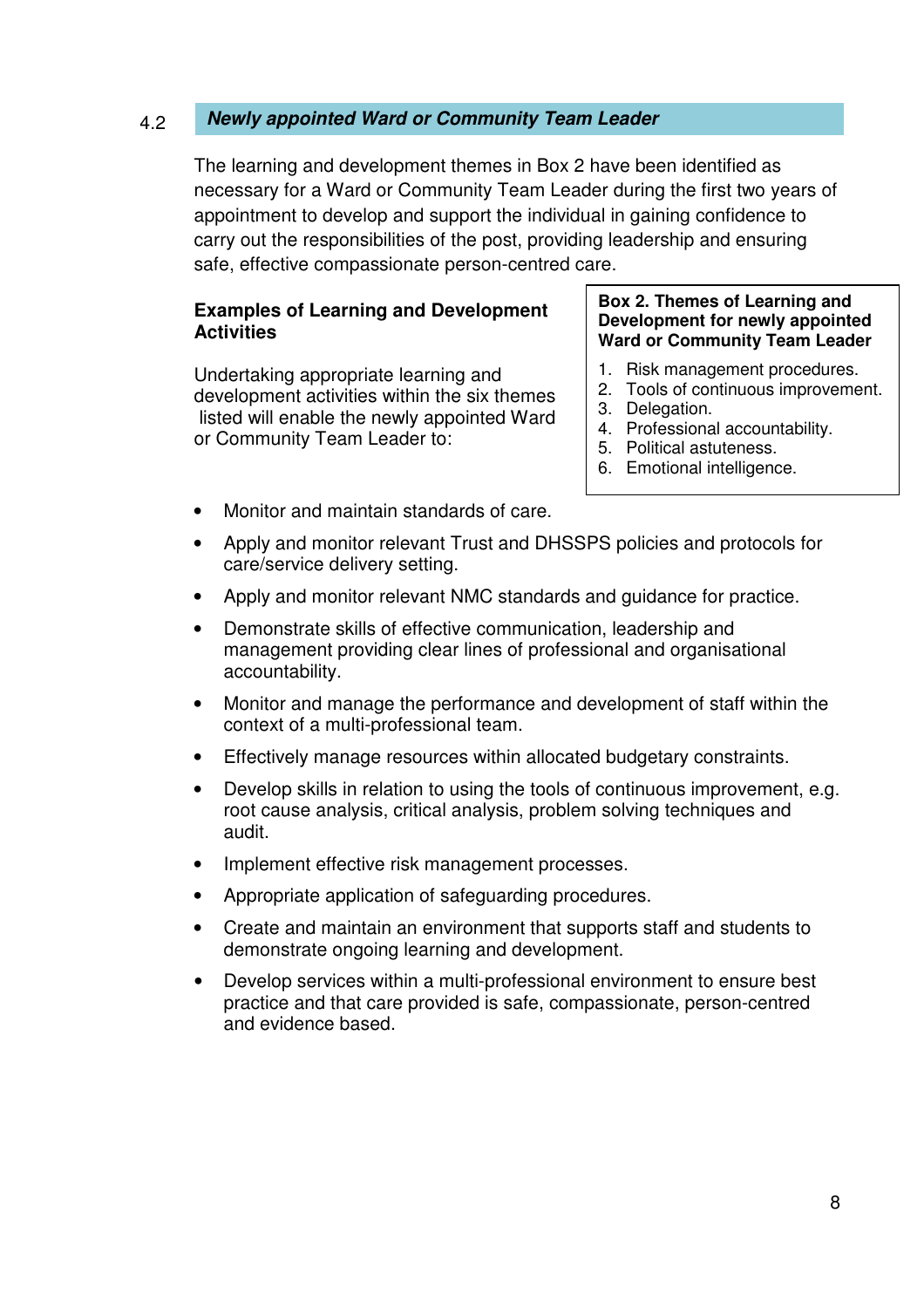### **Learning and Development for Newly appointed Ward or Community Team Leaders**

The learning and development activities should focus on developing the knowledge, skills, attitudes and behaviours newly appointed Ward and Community Team Leaders in relation to each of the principles. The principles are mapped against the four domains of the relevant Competence Assessment Tools (NIPEC 2010 and NIPEC 2012).

|    | <b>Mapped to Domain 1:</b><br><b>Safe and Effective Practice</b>          |    | <b>Mapped to Domain 2:</b><br><b>Enhancing the Patient/Client Experience</b> |
|----|---------------------------------------------------------------------------|----|------------------------------------------------------------------------------|
|    | Learning activities should focus on the principles of:                    |    | Learning activities should focus on the principles of:                       |
| а. | Being a change agent                                                      | a. | <b>Promoting Patient Experience Standards</b>                                |
| b. | Supporting and challenging                                                | b. | Promoting and maintaining environmental<br>standards                         |
| с. | Promoting positive attitudes and behaviour                                | c. | Promoting person centred cultures                                            |
| d. | Problem solving approaches                                                | d. | The impact of personal and professional values                               |
| е. | Managing resistance and competing demands                                 | е. | Promoting meaningful patient and public                                      |
| f. | Managing difficult situations                                             |    | involvement                                                                  |
| g. | Measurement and evaluation                                                | f. | Managing quality through effective management                                |
| h. | Analysis, interpretation and presentation                                 |    | of feedback and continuous quality monitoring                                |
| i. | Professional standards and guidance                                       | g. | Legislation and impact on practice area.                                     |
| j. | Application of effective governance<br>arrangements                       |    |                                                                              |
|    | <b>Mapped to Domain 3:</b><br><b>Leadership and Management</b>            |    | <b>Mapped to Domain 4:</b><br><b>Deliver Organisational Objectives</b>       |
|    | Learning activities should focus on the principles of:                    |    | Learning activities should focus on the principles of:                       |
| а. | Interpretation of own behaviours and impact on                            | a. | Organisational culture and impact                                            |
|    | others' personality types                                                 |    | b. Effective organisational planning                                         |
|    | b. Ability to analyse, reflect and self-evaluate own<br>development needs | с. | Interpretation of strategy/ translation of vision into<br>goals              |
|    | c. Ability to assess and facilitate learning and<br>development of others |    | d. Service improvement tools and techniques, such                            |
|    | d. Appraisal of staff and analysis of their learning<br>needs             |    | as root cause analysis; critical analysis; problem<br>solving and audit.     |
|    | e. Negotiating skills, being assertive                                    | е. | Corporate governance                                                         |
| f. | Conflict management skills                                                | f. | Financial governance                                                         |
| g. | Stress management,                                                        | g. | Service development networking                                               |
| h. | Time management                                                           | h. | Translating strategic vision into action                                     |
| ı. | Leading and managing the team, including<br>performance management        | i. | Business planning processes.                                                 |
| j. | Decision making                                                           |    |                                                                              |
| k. | Recruitment and selection                                                 |    |                                                                              |
| ı. | Absence management                                                        |    |                                                                              |
|    | m. Financial management                                                   |    |                                                                              |
| n. | ICT resources                                                             |    |                                                                              |
| 0. | Representing service within and across<br>organisation(s)                 |    |                                                                              |
|    | p. Creative methods to develop and support staff.                         |    |                                                                              |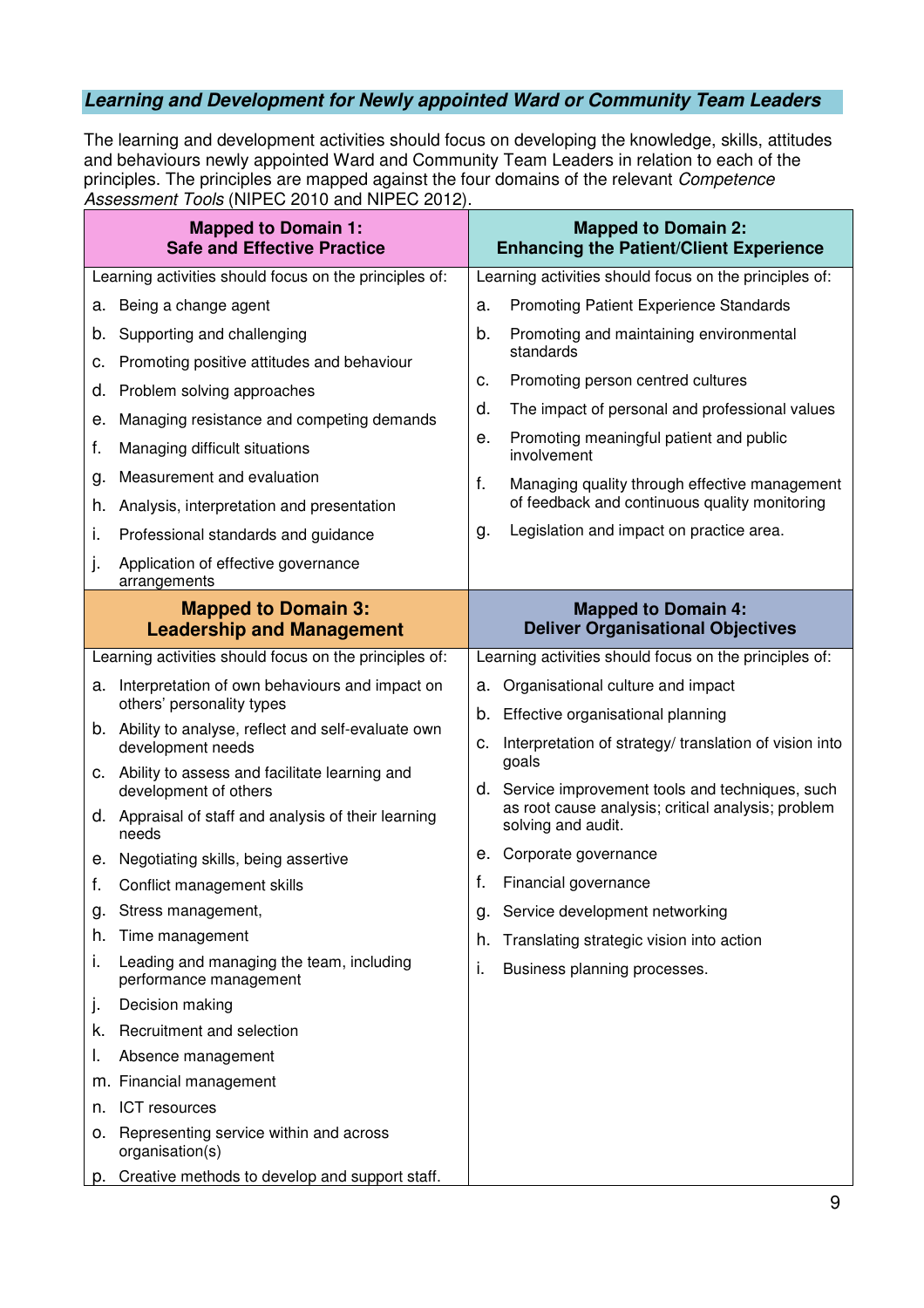#### 4.3 **Experienced Ward or Community Team Leaders**

The learning and development themes in Box 3 have been identified as necessary to develop and support an experienced Ward or Community Team Leader in carrying out the escalating responsibilities of the post, providing leadership and ensuring safe, effective, compassionate, person-centred care.

#### **Examples of Learning and Development Activities**

Undertaking appropriate learning and development activities within the nine themes listed will facilitate the experienced Ward or Community Team Leader to:

• Participate in developing, implementing and monitoring standards, policies, procedures and protocols at an organisational and, where appropriate, regional level.

#### **Box 3. Themes of Learning and Development for experienced Ward or Community Team Leaders**

- 1. Strategic risk management procedures.
- 2. Creating a culture of continuous improvement.
- 3. Professional accountability.
- 4. Delegation.
- 5. Management and resolution of complaints at a local level.
- 6. Political intelligence and impact on health.
- 7. Transformational leadership.
- 8. Thinking differently.
- 9. Stakeholder mapping.
- Represent the organisation's perspective, policies and position with external agencies, where appropriate, identify the need for change, leading and promoting practice/service development initiatives within the organisation.
- Ensure adherence to relevant NMC standards and guidance for practice.
- Ensure the development and implementation of appropriate systems to capture and disseminate systematically learning and best practice at all levels of the service.
- Proactively manage the appropriate application of safeguarding procedures.
- Network with peers across professional groups within and where relevant, outside the organisation, promoting the exchange of knowledge, skills and resources.
- Build and maintain partnerships with a range of health care professionals and managers in the planning or development of own service, promoting the involvement of patients/clients and carers.
- Foster a culture of evidence-based practice and continuous service improvement within the care/service delivery setting to enhance the patient/client experience through compassionate, person-centred care.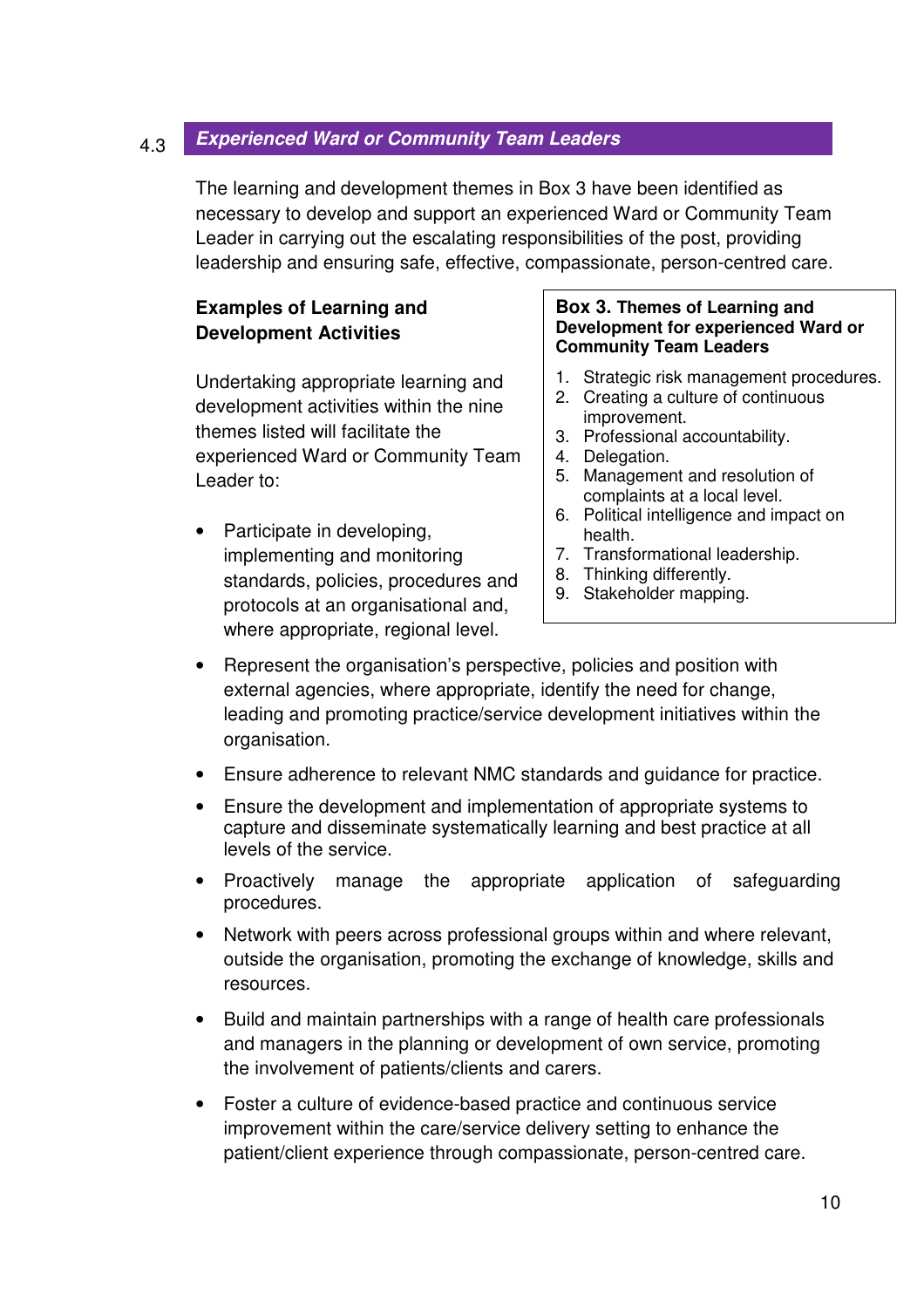- Interpret the broader influences and relevant power bases within the organisation and the wider community.
- Understanding the role of the other governing authorities operating within the wider context of health and social care governance.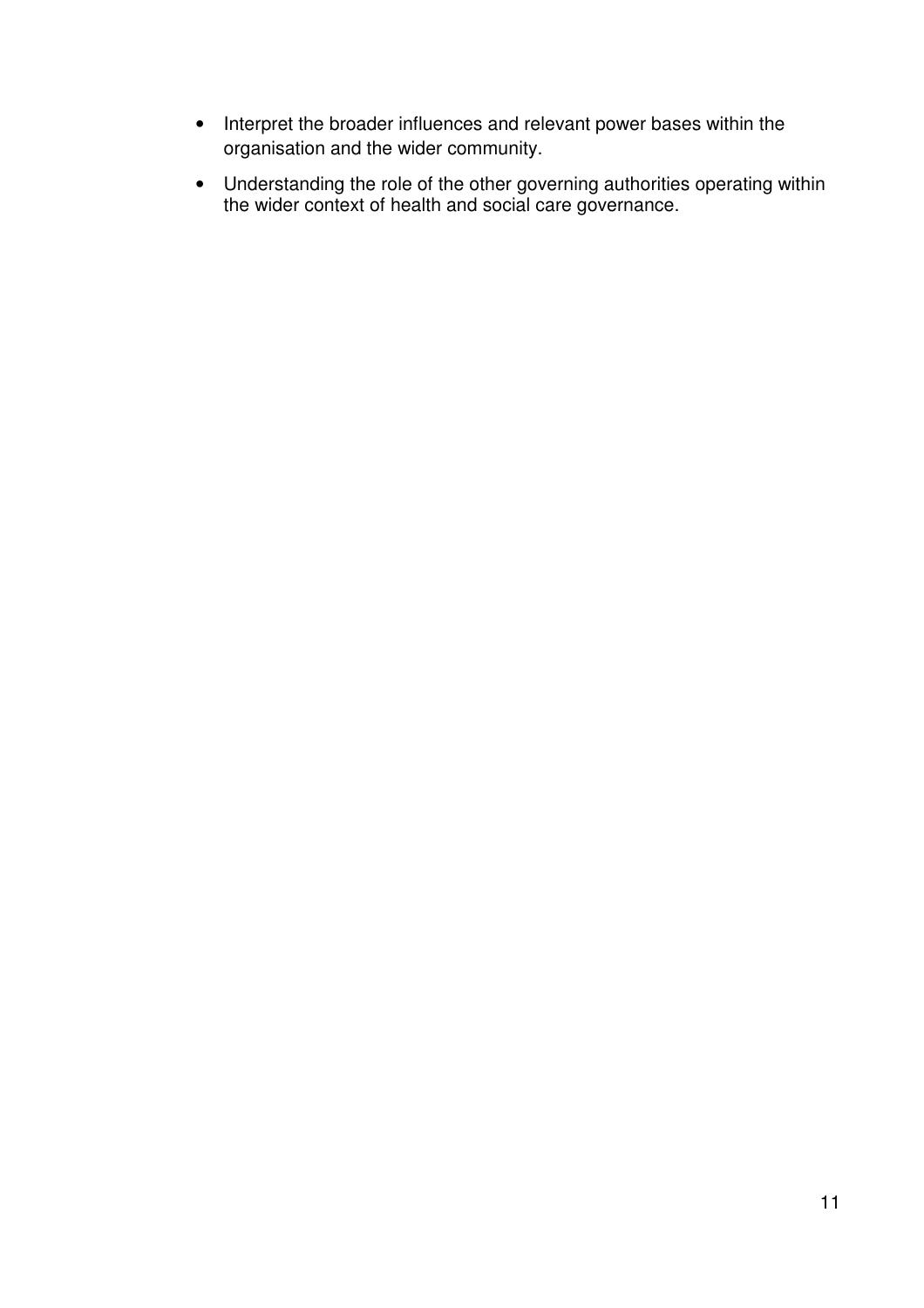#### **Learning and Development for Experienced Ward or Community Team Leaders**

The learning and development activities should focus on developing the knowledge, skills, attitudes and behaviours of experienced Ward and Community Team Leaders in relation to each of the principles. The principles are mapped against the four domains of the relevant Competence Assessment Tools (NIPEC 2010 and NIPEC 2012).

| <b>Mapped to Domain 1:</b><br><b>Safe and Effective Practice</b>                                                    | <b>Mapped to Domain 2:</b><br><b>Enhancing the Patient/Client Experience</b>                                                      |
|---------------------------------------------------------------------------------------------------------------------|-----------------------------------------------------------------------------------------------------------------------------------|
| Learning activities should focus on the<br>principles of:                                                           | Learning activities should focus on the<br>principles of:                                                                         |
| Knowledge and skills of improvement -<br>a.<br>people and processes                                                 | Standards relating to Patient Experience<br>a.<br>Environmental standards<br>b.                                                   |
| Service improvement methodology<br>b.<br>Implementation of change                                                   | Person-centred cultures<br>C.                                                                                                     |
| c.<br>Measurement and evaluation<br>d.                                                                              | The impact of personal and professional<br>d.<br>values                                                                           |
| Sustainability<br>of<br>effective<br>governance<br>е.<br>arrangements<br>Professional standards and guidance.<br>f. | Meaningful patient and public involvement<br>е.<br>Quality of the service<br>f.<br>Legislation and impact on practice area.<br>g. |
| <b>Mapped to Domain 3:</b><br><b>Leadership and Management</b>                                                      | <b>Mapped to Domain 4:</b><br><b>Deliver Organisational Objectives</b>                                                            |
| Learning activities should focus on the<br>principles of:                                                           | Learning activities should focus on the<br>principles of:                                                                         |
| Interpretation of own behaviours and impact<br>a.<br>on others' personality types                                   | Organisational culture and impact<br>a.                                                                                           |
| b. Reflection and self evaluation of own                                                                            | Implementation of strategy/translation of<br>b.<br>vision into goals                                                              |
| development needs<br>c. Ability to assess and facilitate learning and<br>development of others                      | Service improvement tools and techniques,<br>c.<br>such as root cause analysis; critical analysis;<br>problem solving and audit   |
| d. Appraisal of staff and analysis of the                                                                           | d. Financial governance                                                                                                           |
| learning needs of others<br>e. Development of personal development plans<br>linking with corporate objectives       | Other organisations and relationships with<br>е.<br>other governing bodies within the HSC.                                        |
| Leading and managing the team, including<br>f.<br>performance management                                            |                                                                                                                                   |
| Conflict-resolution skills<br>g.                                                                                    |                                                                                                                                   |
| Work-life balance<br>h.                                                                                             |                                                                                                                                   |
| Workforce planning.<br>ı.                                                                                           |                                                                                                                                   |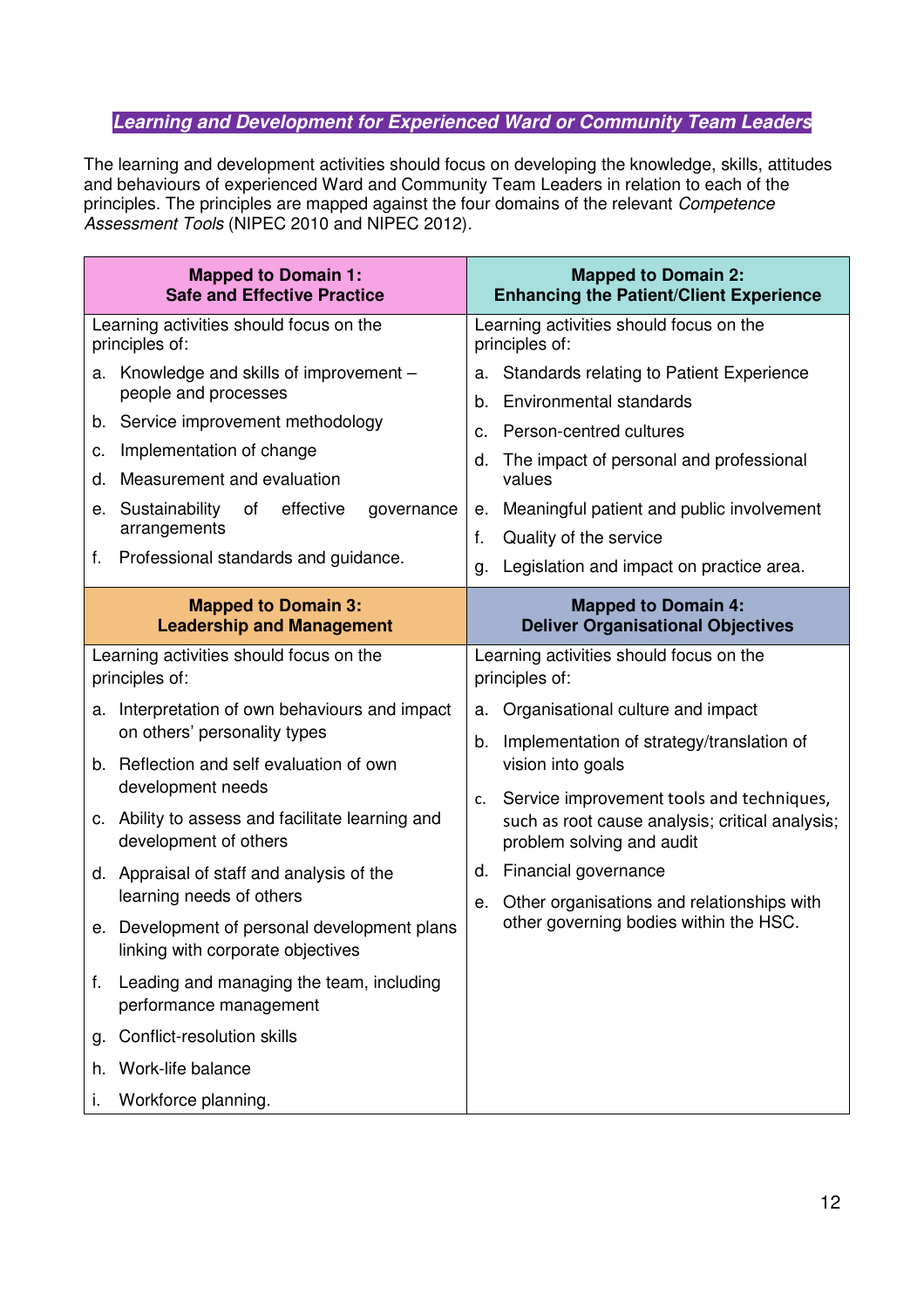#### **SUGGESTED ORIENTATION TEMPLATE FOR NEWLY APPOINTED WARD SISTERS/CHARGE NURSES**

#### STAFF NAME

#### MANAGER

WARD SISTER/CHARGE NURSE BUDDY

#### DATE COMMENCED

DATE OF COMPLETION

POST LOCATION

DATE OF KSF FOUNDATION GATEWAY

Summary of Previous Experience

#### **Domain 1. Safe & Effective Practice**

#### **Professional, Ethical & Legal**

|                                                                                                                                   | Date<br>completed | Manager's<br>initials | Ward<br>Sister/Charge<br>Nurse initials |
|-----------------------------------------------------------------------------------------------------------------------------------|-------------------|-----------------------|-----------------------------------------|
| Discussion around NMC The code: Standards of<br>conduct, performance and ethics for nurses and<br>midwives and role clarification |                   |                       |                                         |
| Explanation of job description                                                                                                    |                   |                       |                                         |
| Management structure                                                                                                              |                   |                       |                                         |
| Authorisation framework                                                                                                           |                   |                       |                                         |
| Role of the department in the organisation                                                                                        |                   |                       |                                         |
| Discussion on Trust Mission Statement                                                                                             |                   |                       |                                         |
| Role of the Ward Sister/Charge Nurse in relation to<br>implementing Trust policies                                                |                   |                       |                                         |
| Trust mandatory study requirements                                                                                                |                   |                       |                                         |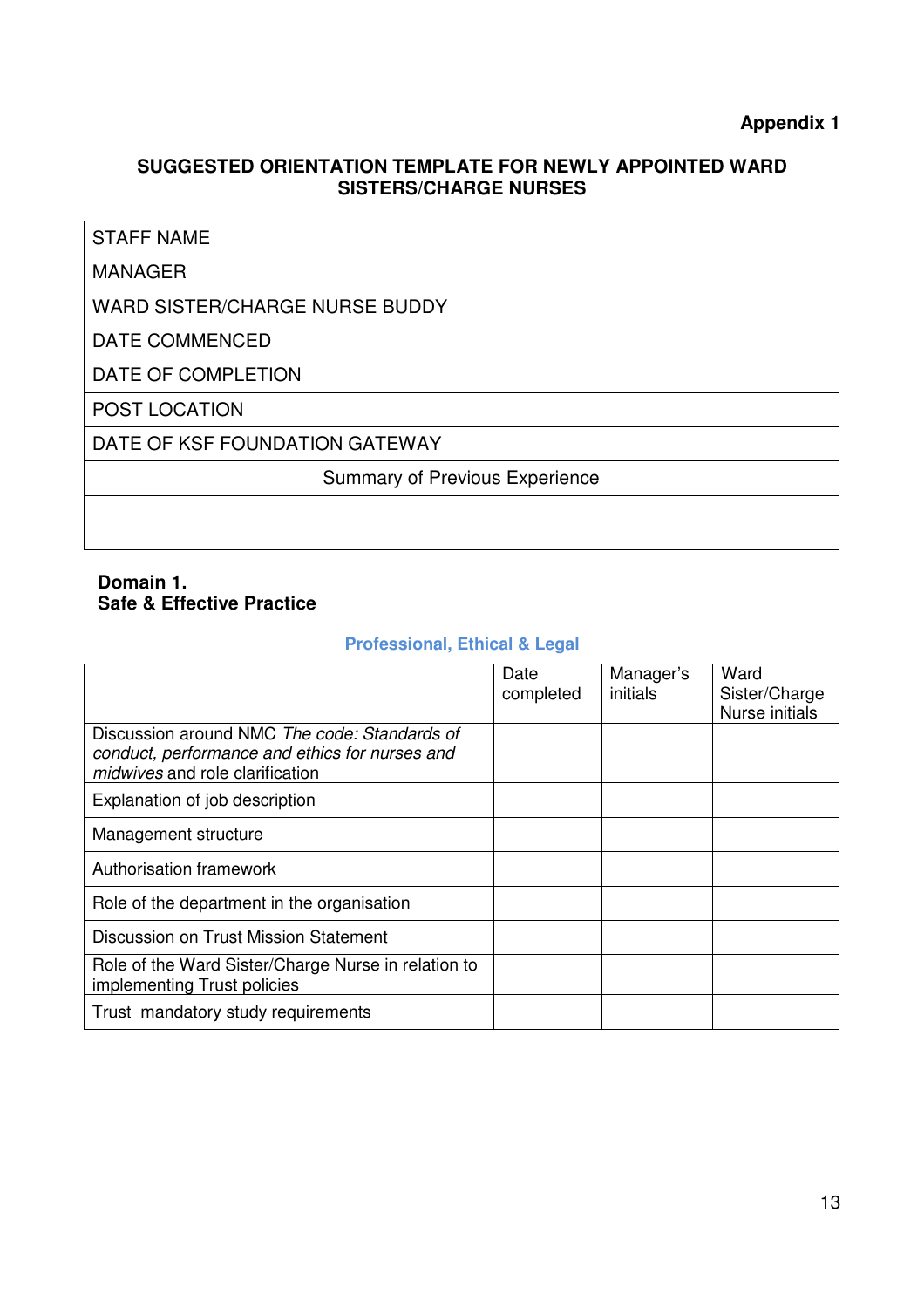#### **Evidence based Practice**

| <b>Environment</b>                                                                                  |  |
|-----------------------------------------------------------------------------------------------------|--|
| Tour of unit and other departments                                                                  |  |
| Discussion on local fire safety instructions                                                        |  |
| Role of the Ward Sister/Charge Nurse in fire<br>evacuation preparations                             |  |
| Discussion on the Ward Sister/Charge Nurse role in<br>achieving environmental cleanliness standards |  |
| Introduction to the Ward Sister's Charter                                                           |  |
| Discussion on the Trust Infection Prevention and<br><b>Control Policy</b>                           |  |
| Discussion on the Trust Escalation Policy                                                           |  |
| Multi-professional working                                                                          |  |
| Role of the Ward Sister/Charge Nurse in enhancing<br>multi professional working                     |  |

#### **Domain 2. Enhancing the Patient Experience**

#### **Patient centred care**

|                                                                                                                             | Date<br>Completed | Manager's<br><b>Initials</b> | Ward<br>Sister/Charge<br><b>Nurse Initials</b> |
|-----------------------------------------------------------------------------------------------------------------------------|-------------------|------------------------------|------------------------------------------------|
| Discussion on the development and review of care<br>plans/ pathways                                                         |                   |                              |                                                |
| Discussion on Ward Sister/Charge Nurses<br>responsibility to ensure staff compliance in<br>completion of care bundle audits |                   |                              |                                                |
| Discuss the role of the Ward Sister/Charge Nurse in<br>acting on audit results                                              |                   |                              |                                                |
| Discussion on Trust Major Incident Policy and local<br>responsibilities                                                     |                   |                              |                                                |
| Role of the Ward Sister/Charge Nurse in<br>preparation for a major incident                                                 |                   |                              |                                                |
| Discussion on the role of the Ward Sister/Charge<br>Nurse in managing actual and potential risks in the<br>department       |                   |                              |                                                |

### **Co-ordination of Patient journey**

| Role of the Ward Sister/Charge Nurse in co- |  |  |
|---------------------------------------------|--|--|
| ordinating patient flow within the          |  |  |
| department/hospital                         |  |  |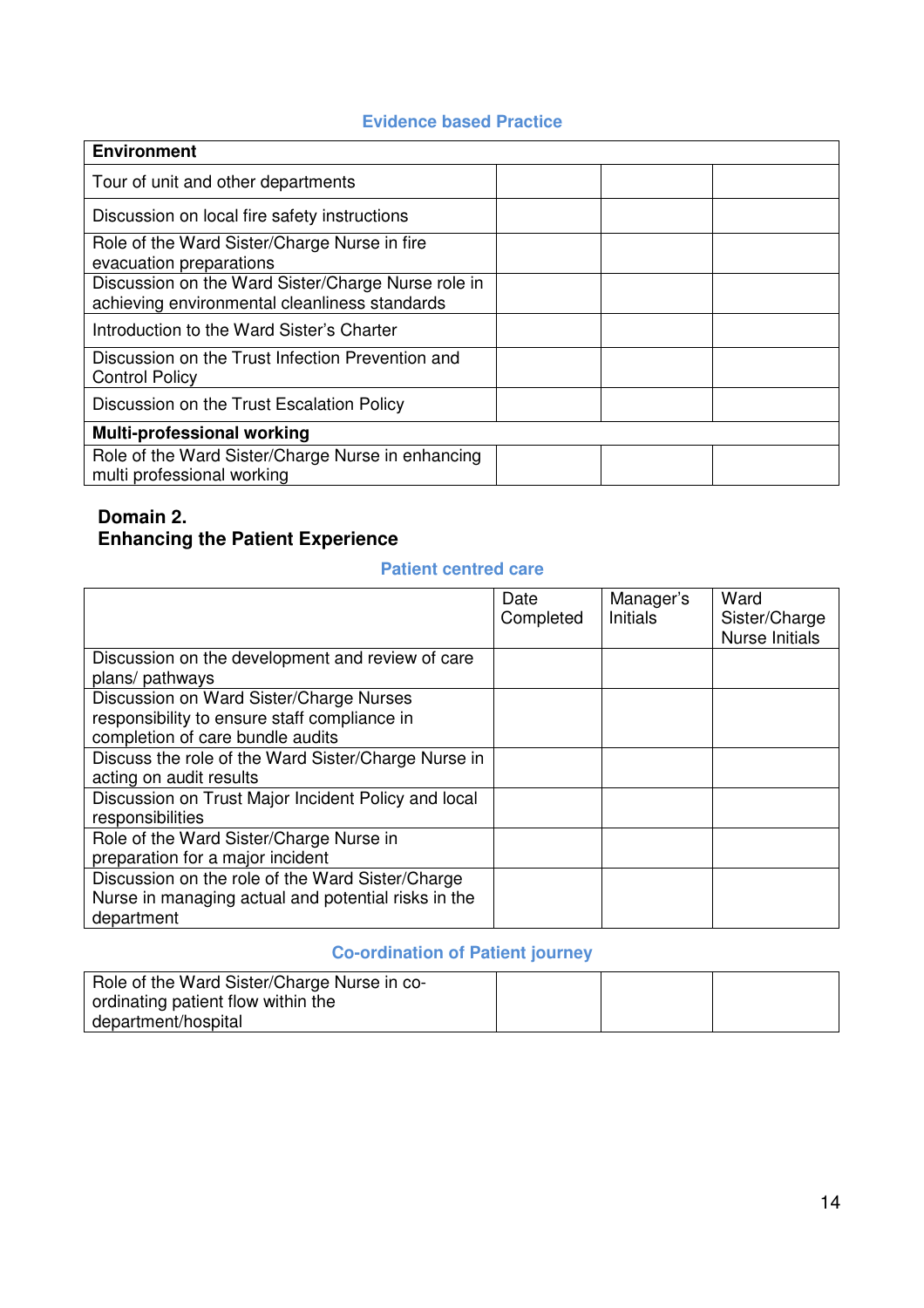#### **Domain 3. Leadership and Management**

#### **Role Model**

|                                                                                            | Date<br>completed | Manager's<br>initials | Ward<br>Sister/Charge<br>Nurse initials |
|--------------------------------------------------------------------------------------------|-------------------|-----------------------|-----------------------------------------|
| Role of the Ward Sister/Charge Nurse in ensuring<br>work life balance for all team members |                   |                       |                                         |
| Introduction to the role of Occupational Health<br>Department                              |                   |                       |                                         |
| Management of referrals to Occupational Health                                             |                   |                       |                                         |
| Introduction to KSF dimensions for staff in post                                           |                   |                       |                                         |

#### **Managing the Practice Setting**

| Discussion regarding the responsibility of the Ward<br>Sister/Charge Nurse in relation to implementation of<br>Trust Health and Safety at Work Policy e.g. |  |  |
|------------------------------------------------------------------------------------------------------------------------------------------------------------|--|--|
| Manual handling                                                                                                                                            |  |  |
| <b>COSHH</b>                                                                                                                                               |  |  |
| Waste disposal                                                                                                                                             |  |  |
| Sharps injury pathway                                                                                                                                      |  |  |
| Zero Tolerance of abuse to staff                                                                                                                           |  |  |
| Incident/ Accident reporting                                                                                                                               |  |  |
| <b>Medical Devices</b>                                                                                                                                     |  |  |
| Disciplinary policy                                                                                                                                        |  |  |
| Managing absenteeism                                                                                                                                       |  |  |
| Ward Sister/Charge Nurse role in relation to budget                                                                                                        |  |  |
| management and resources management.                                                                                                                       |  |  |

#### **Domain 4. Delivery of Organisational Objectives**

#### **Continuous quality improvement Service improvement, development and modernisation**

|                                                                           | Date<br>completed | Manager's<br>initials | Ward<br>Sister/Charge<br>Nurse initials |
|---------------------------------------------------------------------------|-------------------|-----------------------|-----------------------------------------|
| Discussion on corporate management plan                                   |                   |                       |                                         |
| Discussion on Ward Sister/Charge Nurse role in<br>service development     |                   |                       |                                         |
| Discussion on clinical supervision responsibilities<br>for self and staff |                   |                       |                                         |
| Management of complaints at local and corporate<br>level                  |                   |                       |                                         |
| Discussion on audits carried out by outside<br>agencies                   |                   |                       |                                         |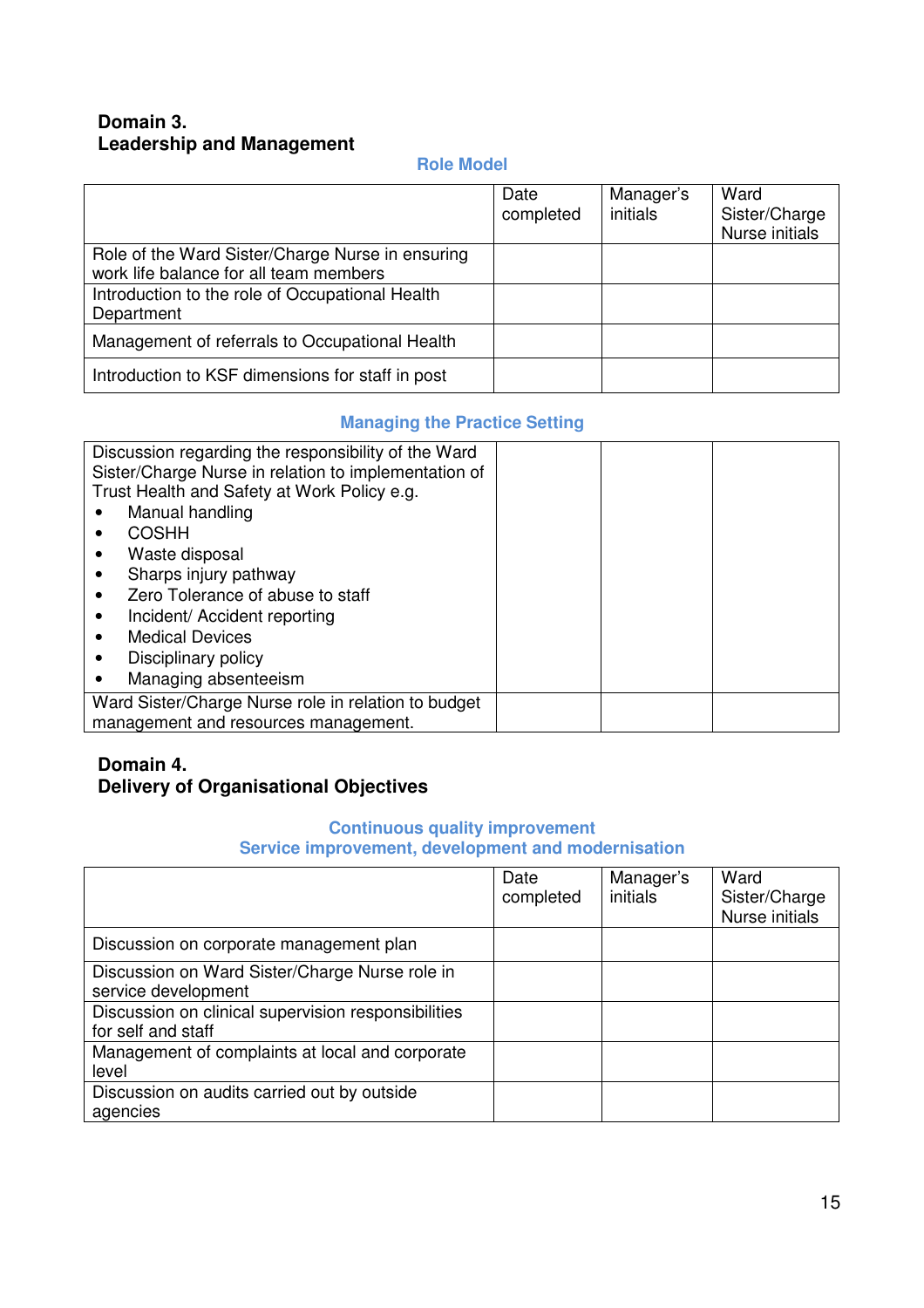#### **Workforce planning**

|                                                                                     | Date<br>completed | Managers<br>initials | Ward<br>Sister/Charge<br>Nurse initials |
|-------------------------------------------------------------------------------------|-------------------|----------------------|-----------------------------------------|
| Introduction to skill mix of staff in the department                                |                   |                      |                                         |
| Discussion on management of staff resources to<br>ensure safe environment           |                   |                      |                                         |
| Introduction to recruitment process in relation to<br>Ward Sister/Charge Nurse role |                   |                      |                                         |

This orientation template core elements, and therefore can be enhanced to meet individual's needs and reflect current organisational, professional, legal and statutory requirements.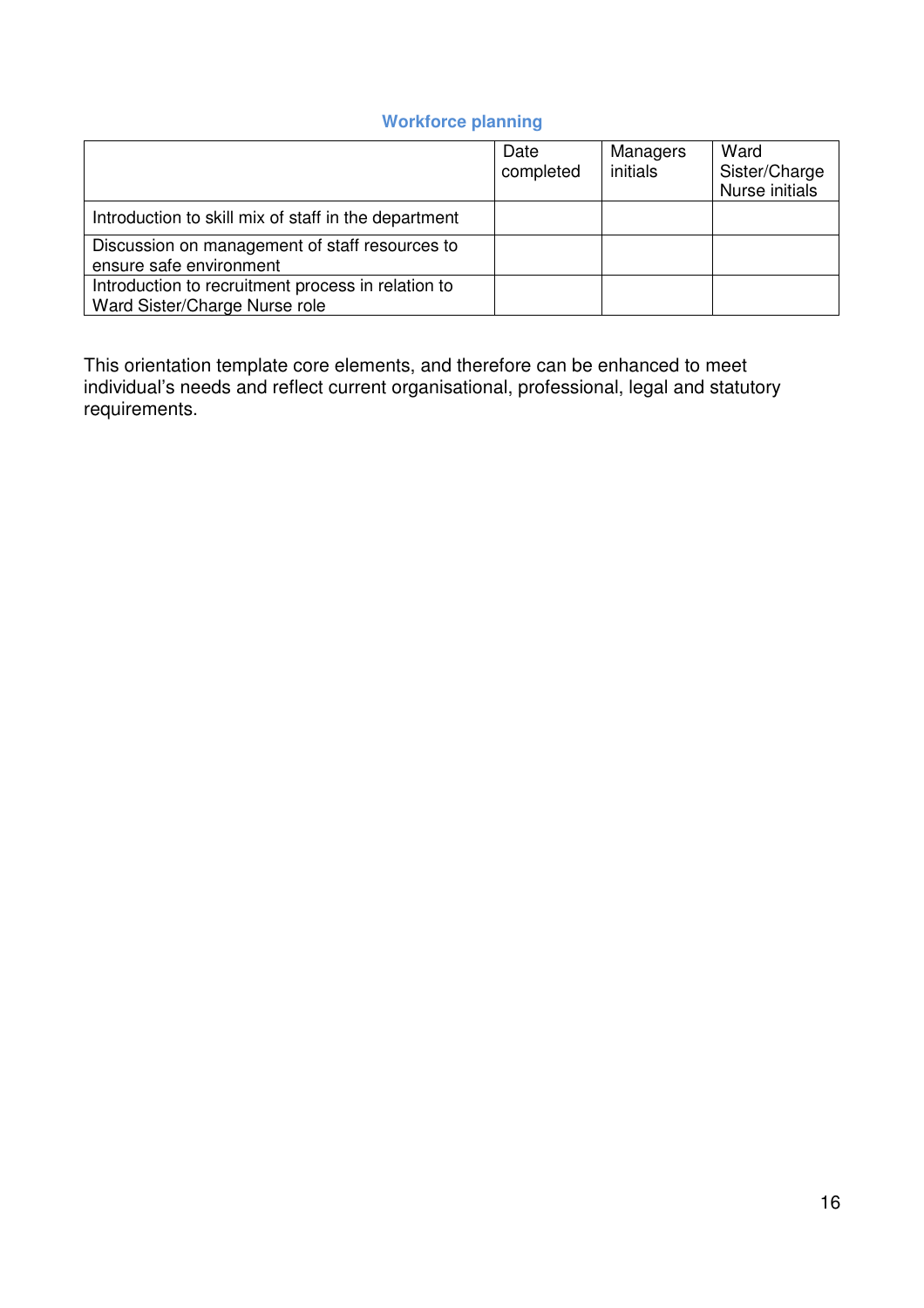#### **Appendix 2**

### **SUGGESTED ORIENTATION TEMPLATE FOR NEWLY APPOINTED TEAM LEADERS**

#### STAFF NAME

#### MANAGER

TEAM LEADER BUDDY

DATE COMMENCED

DATE OF COMPLETION

POST LOCATION

DATE OF KSF FOUNDATION GATEWAY

Summary of Previous Experience

#### **Domain 1. Safe & Effective Practice**

#### **Professional, Ethical & Legal**

|                                                                                          | Date<br>completed | Manager<br>initials | Team Leader<br>initials |
|------------------------------------------------------------------------------------------|-------------------|---------------------|-------------------------|
| Discussion around Standards of conduct,<br>performance and ethics and role clarification |                   |                     |                         |
| <b>Explanation of job Description</b>                                                    |                   |                     |                         |
| Management structure                                                                     |                   |                     |                         |
| Authorisation framework                                                                  |                   |                     |                         |
| Role of the setting within the organisation                                              |                   |                     |                         |
| Discussion on Trust Mission Statement                                                    |                   |                     |                         |
| Role of the Team Leader in relation to<br>implementing Trust policies                    |                   |                     |                         |
| Trust mandatory study requirements                                                       |                   |                     |                         |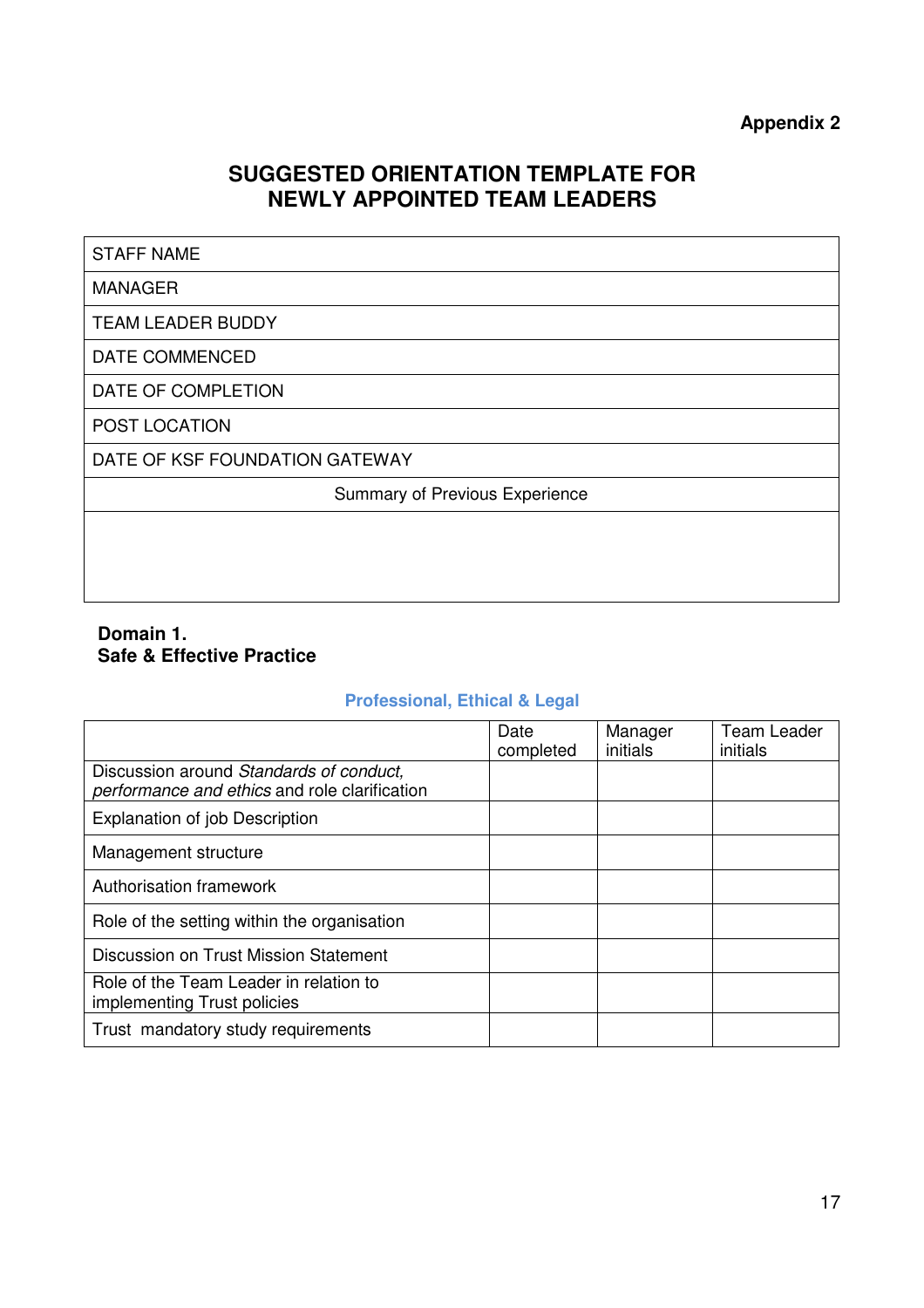#### **Evidence based Practice**

| Safeguarding                                                       |  |
|--------------------------------------------------------------------|--|
| Discussion on legislation, local and national                      |  |
| policies relating to the safeguarding of children and              |  |
| adults                                                             |  |
| Role of the Team Leader in relation to                             |  |
| implementing Trust safeguarding policies                           |  |
| Discussion on Trust operational and professional                   |  |
| accountability lines in relation to protection and                 |  |
| safeguarding.                                                      |  |
| Role of the Team Leader in safeguarding                            |  |
| supervision practices and documentation                            |  |
| <b>Multi-professional working</b>                                  |  |
| Role of the Team Leader in enhancing multi<br>professional working |  |
|                                                                    |  |

#### **Domain 2. Enhancing the Patient Experience**

#### **Patient centred care**

|                                                     | Date<br>Completed | Managers<br><b>Initials</b> | <b>Team Leader</b><br><b>Initials</b> |
|-----------------------------------------------------|-------------------|-----------------------------|---------------------------------------|
| Discussion on the development and review of care    |                   |                             |                                       |
| plans/ pathways                                     |                   |                             |                                       |
| Discussion on Team Leader responsibility to         |                   |                             |                                       |
| ensure staff compliance in completion of care       |                   |                             |                                       |
| bundle audits                                       |                   |                             |                                       |
| Discuss the role of the Team Leader in acting on    |                   |                             |                                       |
| audit results                                       |                   |                             |                                       |
| Discussion on Trust Major Incident policy and local |                   |                             |                                       |
| responsibilities                                    |                   |                             |                                       |
| Role of the Team Leader in preparation for a major  |                   |                             |                                       |
| incident                                            |                   |                             |                                       |
| Discussion on the role of the Team Leader in        |                   |                             |                                       |
| managing actual and potential risks                 |                   |                             |                                       |

#### **Co-ordination of Patient journey**

|                                              | Date<br>Completed | Managers<br>Initials | Team Leader<br>Initials |
|----------------------------------------------|-------------------|----------------------|-------------------------|
| Role of the Team Leader in co-ordinating the |                   |                      |                         |
| patient journey                              |                   |                      |                         |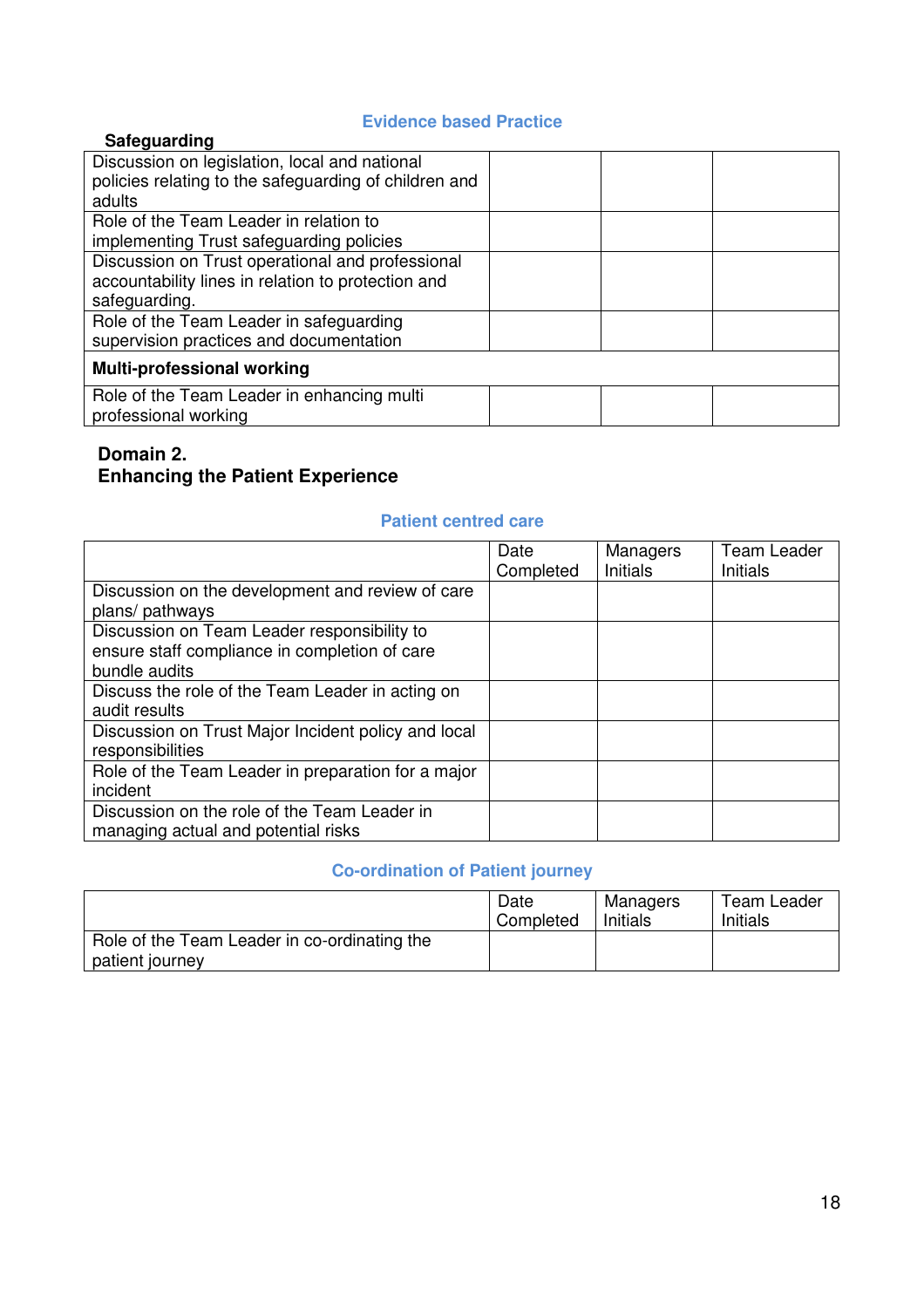#### **Domain 3. Leadership and Management**

#### **Role Model**

|                                                                               | Date<br>Completed | Managers<br><b>Initials</b> | <b>Team Leader</b><br>Initials |
|-------------------------------------------------------------------------------|-------------------|-----------------------------|--------------------------------|
| Role of the Team Leader in ensuring Work Life<br>Balance for all team members |                   |                             |                                |
| Introduction to the role of Occupational Health<br>Department                 |                   |                             |                                |
| Management referrals to Occupational Health                                   |                   |                             |                                |
| Introduction to KSF dimensions for staff in post                              |                   |                             |                                |

#### **Managing the Service Delivery Setting**

|                                                      | Date      | Managers | <b>Team Leader</b> |
|------------------------------------------------------|-----------|----------|--------------------|
|                                                      | Completed | Initials | Initials           |
| Discussion regarding the responsibility of the Team  |           |          |                    |
| Leader in relation to implementation of Trust Health |           |          |                    |
| and Safety at Work policy e.g.                       |           |          |                    |
| Manual handling                                      |           |          |                    |
| COSHH /Waste disposal                                |           |          |                    |
| Zero Tolerance of abuse to staff<br>$\bullet$        |           |          |                    |
| Incident/ Accident reporting                         |           |          |                    |
| <b>Medical Devices</b>                               |           |          |                    |
| Disciplinary policy<br>$\bullet$                     |           |          |                    |
| Managing absenteeism                                 |           |          |                    |
| Team Leader role in relation to Budget               |           |          |                    |
| Management and Resources management                  |           |          |                    |

#### **Domain 4. Delivery of Organisational Objectives**

#### **Continuous quality improvement**

#### **Service improvement, development and modernisation**

|                                                                           | Date<br>Completed | Managers<br><b>Initials</b> | <b>Team Leader</b><br><b>Initials</b> |
|---------------------------------------------------------------------------|-------------------|-----------------------------|---------------------------------------|
| Discussion on Corporate management plan                                   |                   |                             |                                       |
| Discussion on Team Leader role in service<br>development                  |                   |                             |                                       |
| Discussion on clinical supervision responsibilities<br>for self and staff |                   |                             |                                       |
| Management of complaints at local and corporate<br>level                  |                   |                             |                                       |
| Discussion on audits carried out by outside<br>agencies                   |                   |                             |                                       |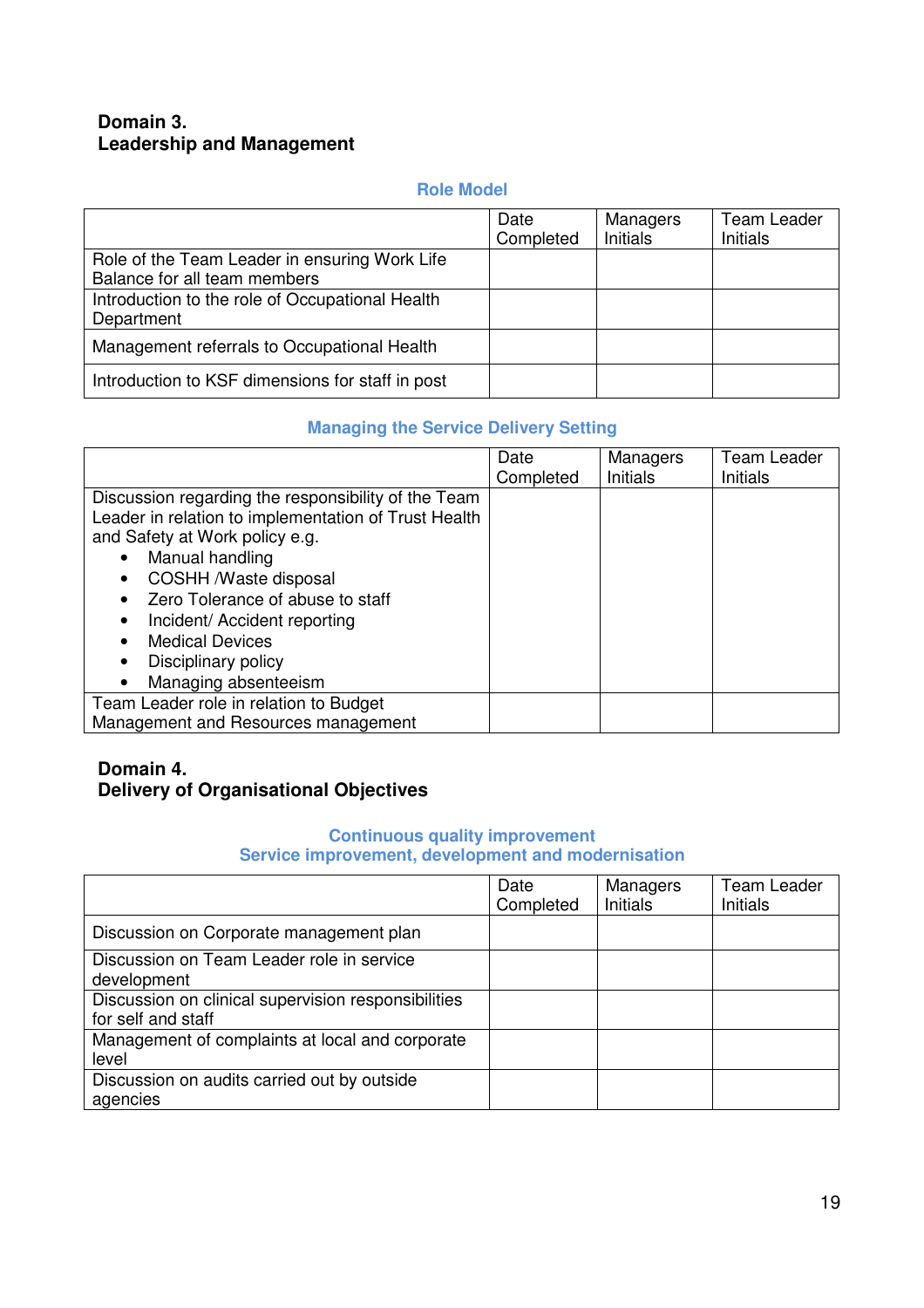#### **Workforce planning**

|                                                                           | Date<br>Completed | Managers<br>Initials | Team Leader<br>Initials |
|---------------------------------------------------------------------------|-------------------|----------------------|-------------------------|
| Introduction to skill mix of staff in the service area                    |                   |                      |                         |
| Discussion on management of staff resources to<br>ensure safe environment |                   |                      |                         |
| Introduction to recruitment process in relation to<br>Team Leader role    |                   |                      |                         |

This orientation template includes core elements and therefore can be enhanced to meet individual's needs and reflect current organisational, professional, legal and statutory requirements.